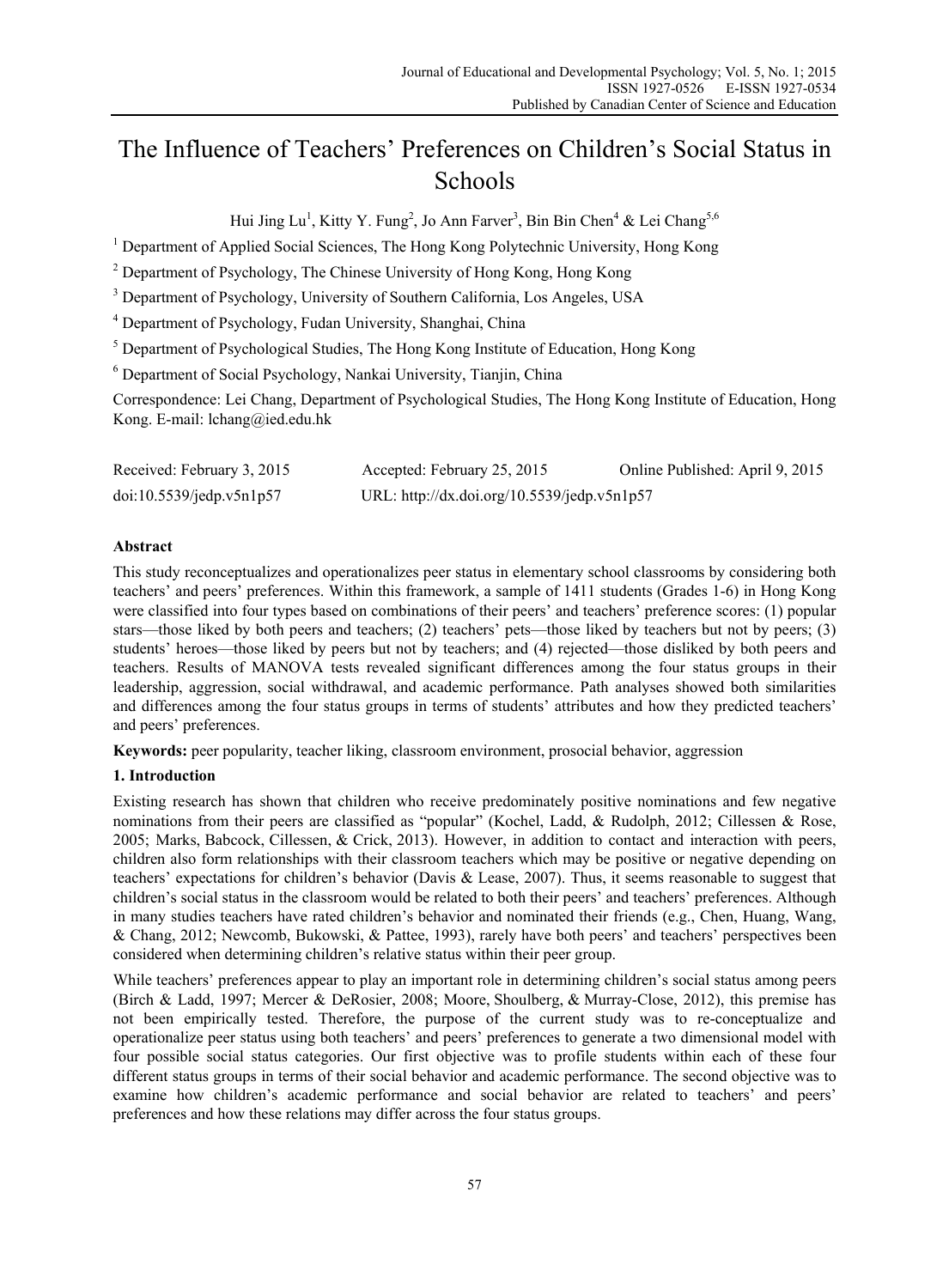## *1.1 Extending Sociometrically-Derived Peer Statuses*

Children's popularity has been defined by a high number of personal liking nominations (Newcomb et al., 1993). Although widely used, popularity inferred from peer preference nominations may not provide a full and valid representation of children's social status (Cillessen & Rose, 2005). Studies of Chinese elementary school children have shown that teachers have a direct impact on children's status through their influence on children's social reputations and peers' evaluations (Chang, 2003; Chang et al., 2007; Lu & Chang, 2013). Studies carried out in North America found that children whose behavior was consistent with their teachers' beliefs and expectations, were rated more positively by their peers than were children whose behavior was not endorsed or was negatively viewed by teachers (Hughes, Cavell, & Wilson, 2001; La Fontana & Cillessen, 2002). Other studies have shown that children use teachers' appraisals of their classmates as a reference point for determining acceptable behavior, and then they evaluate their peers accordingly (Bierman, 2011; Casiglia, Coco, & Zappulla, 1998; La Fontana & Cillessen, 2002).

Teachers and peers may also have different schema for social status in mind (Davis & Lease, 2007). Peers may prefer children who are leaders in their group, while teachers may prefer children who are well-behaved and have outstanding academic performance. Accordingly, children who are admired by their peers may not be necessarily well liked by their teachers and vice versa. For example, students who receive special preference from teachers because of the good academic performance and cooperative or compliant behavior are not always liked by the peers (Babad, 2001). On the other hand, some aggressive children are not rejected and may even be popular among peers (Cillessen & Mayeux, 2004; Poulin & Boivin, 2000; Rulison, Gest, & Loken, 2013), whereas children who behave aggressively are usually disliked by teachers (Birch & Ladd, 1998; Chang, 2003; Wentzel, 1991, 1993).

Therefore, to examine both teacher and peer influences on children's peer group relations, we modified the existing methodological framework to incorporate an additional dimension. Instead of social preference and social impact, children's social status was re-conceptualized using combinations of their teacher preference and peer preference scores. As shown in Figure 1, this yielded four types: (1) popular stars: children who were liked by both peers and teachers; (2) teacher's pets: children who were liked by teachers but not peers; (3) students' heroes: children who were liked by peers but not by teachers; and (4) rejected: children who were disliked by both peers and teachers.



Figure 1. Conceptual model for determining the four categories of sociometric status

# *1.2 Social Behavior Profiles of the Four Status Groups*

To validate this conceptual model, we first examined children's prosocial-leadership, aggression, and social withdrawal across the four status groups. These behaviors were of particular interest because they have been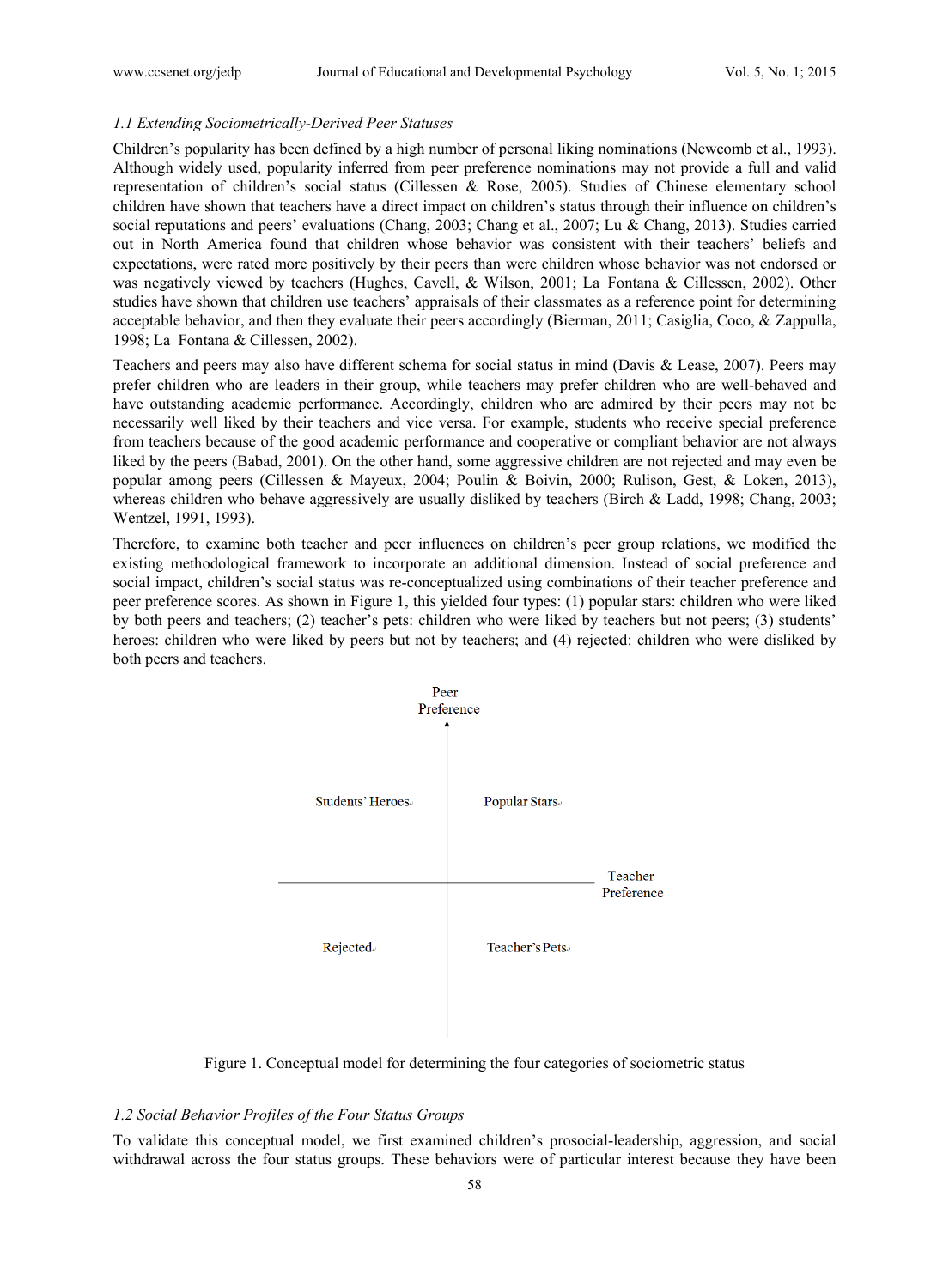associated in the peer relations literature with children's peer acceptance or rejection (Bagwell, Newcomb, & Bukowski, 1998; Becker, McBurnett, Hinshaw, & Pfiffner, 2013) and teachers' preferences (Chang et al., 2004), although in different ways. For example, within their peer group, children who are rejected or accepted by their classmates may behave aggressively as well as socially withdrawn, while popular and well-accepted children are characterized almost exclusively by their prosocial-leadership behavior (Chang, 2003, 2004; Rulison et al., 2013).

The relation between teachers' preferences and children's social behavior appears more straightforward. Overall, children who are aggressive are disliked by teachers (Becker et al., 2013; Birch & Ladd, 1998; Mercer & DeRosier, 2008; Taylor & Trickett, 1989; Wentzel & Asher, 1995), those who behave prosocially are typically favored (Birch & Ladd, 1998; Gorman, Kim, & Schimmelbusch, 2002; Wentzel & Asher, 1995), and socially withdrawn children who are likely to elicit sympathy from teachers (Chang, 2003), are frequently viewed more positively than negatively (Gorman et al., 2002).

Based on these findings, we developed several hypotheses. First, we predicted that children who were popular stars would have high ratings for prosocial leadership, which is preferred by both teachers and peers; low ratings for aggressive behavior, which is generally not tolerated by teachers; and low ratings for socially withdrawn behavior, which elicits mixed teacher reactions.

Second, we expected that aggressive behavior would be a defining characteristic that would contribute to students' heroes being liked by their peers but disliked by teachers. Among teachers, aggressive children are disliked because extra time and effort is needed to cope with their disruptive behavior and maintain class discipline (Bender & Smith, 1990). Thus, aggression may be the primary reason that teachers dislike student heroes although, as discussed below, they may have other desirable attributes. On the other hand, among peers, aggressive behavior may result in admiration and in turn, peers' acceptance. Children may view a peer's disruptive classroom behavior as an opposition or challenge to the teacher's authority. Thus, from the children's perspective, aggressive behavior does not present a negative image but instead represents bravery or heroism (Bukowski, Sippola, & Newcomb, 2000).

Third, we hypothesized that children who were classified as rejected (i.e., disliked by both peers and teachers) would have high ratings for social withdrawal or aggression and low ratings for prosocial leadership. Many rejected children acquire their status in part, because their bullying and aggressive behavior frequently disrupts and threatens peer interactions and relationships within the classroom. Generally, teachers dislike these children because of their troublesome conduct and peers dislike them either because they are aggressive or withdrawn. On the other hand, children who tend to be quiet, shy, or withdrawn seldom interact with peers (Rubin, Coplan, & Bowker, 2009; Rubin, Stewart, & Coplan, 1995). As a result, peers often ignore or actively reject them as companions and teachers have difficulty involving them in classroom activities.

Fourth, we predicted that social withdrawal would be the defining behavioral characteristic of teacher's pets (i.e., those liked by teachers but not peers). Teachers often sympathize with socially reticent children and tend to shelter them from their peers (Chang, 2003). In addition, due to their social withdrawal and isolation, teachers pets may experience considerably less peer contact than their classmates and thus are rejected or ignored by their peers, but are preferred by their teachers.

# *1.3 Academic Performance of the Four Status Groups*

Apart from social interaction, children's school life consists primarily of academic activities. Thus, academic performance represents another dimension by which to profile the four status groups. Prior studies have suggested that teachers' behavior toward their students varies as a function of their academic performance. To some degree, academic performance is not only a sign of a student's intellectual competence, but it is also an indication of the teacher's effort and teaching abilities. From the teachers' point of view, students who actively participate, have a positive attitude towards their studies, and enjoy classroom activities, tend to make teachers feel good and motivated to develop a close relationship with them and vice versa (Birch & Ladd, 1997). Moreover, children who are capable of meeting the academic demands of school are more likely to form close relationships with their teachers because they are more cooperative with teachers and more motivated to carry out teachers' assignments than are low performing students (Birch & Ladd, 1997). Research supporting this view has found that highly motivated students were well liked by their teachers (Davis & Lease, 2007; Wentzel & Asher, 1995), and were often extended special privileges and considerable classroom freedom than were their counterparts. In the eyes of their classmates, these students are often referred to as teacher's pets.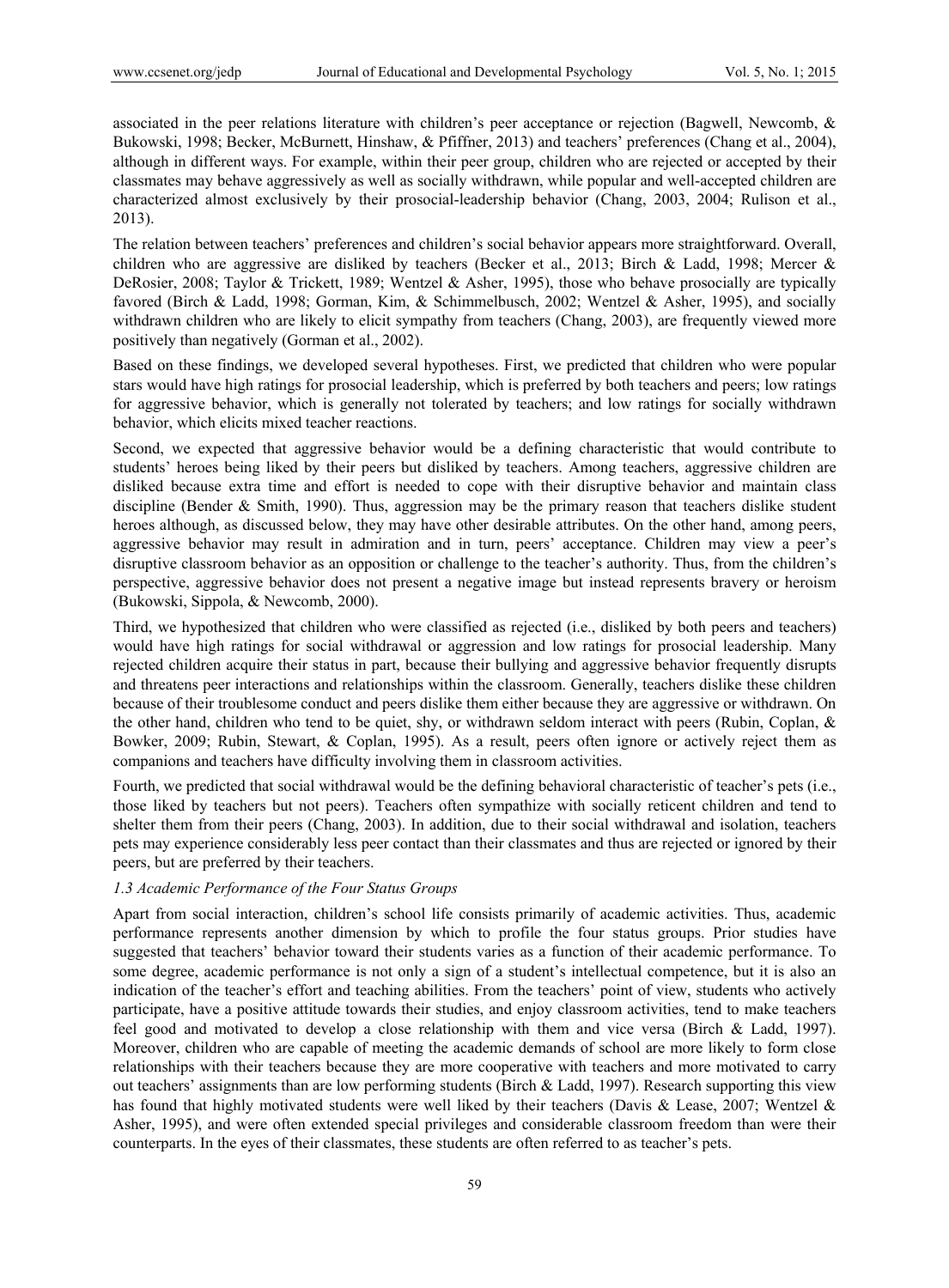A number of studies carried out in North America (Guay, Boivin, & Hodges, 1999; Wentzel & Asher, 1995) and China (Chen, Chang, & He, 2003; Chen, Chang, He, & Liu, 2005) reported an association between children's academic performance and their peer acceptance. In a longitudinal study, Welsh, Parke, Widaman, and O'Neil (2001) showed that children's academic performance in Grade 1 was positively correlated with peer liking, and negatively correlated with peer disliking in Grade 2. The same pattern was found from Grade 2 to Grade 3. These findings suggest that high academic achievement provides children with a positive social reputation and the associated prestige, both of which positively impact their popularity among peers. On the other hand, children with low academic performance are often rejected and negatively perceived by their peers (Zettergren, 2003).

Given that academic performance is highly valued in Chinese society, this may be a fairly robust predictor of Hong Kong children's social status. Research to support this contention is apparent in Chen, Dong, and Zhou's (1997) work which found that outstanding academic performance had a positive impact on children's peer nominations for positive behavior (e.g., prosocial-leadership), a determinate of teacher and peer preference. Therefore, we hypothesized that children who were classified as teacher's pets and popular stars would perform better academically than would students' heroes and rejected children.

#### *1.4 Relations Among Children's Social Behaviors and Status Group Classifications*

The behavioral attributes which contribute to children's status in the classroom can be illustrated in a model and applied in the prediction of teachers' preferences and peer's acceptance. As discussed above, teachers favor academic high achievers, endorse prosocial leadership, dislike and reject aggression, and are somewhat sympathetic to social withdrawal. Based on this pattern of findings, we expected invariance across the four status groups in the association between teachers' preference and the three social behaviors and academic performance, respectively, and in the directions consistent with the above review. Among these three social behaviors, aggression may have the strongest negative impact on teachers' preference primarily because they hold aversive attitudes towards disruptive behavior (Chang, 2003). Children who are classified as rejected or as students' heroes may be more aggressive than those who are classified as teacher's pets and popular stars. Thus, we predicted that the negative impact of aggression on teachers' preference would be stronger for children who were classified as rejected or as students' heroes than for those classified as teacher's pets and popular stars.

As mentioned above, the relation between children's social behavior and their peer acceptance is variable (Chang, 2003), particularly with respect to aggressive behavior. For example, a number of studies have shown that aggressive children were rejected by peers (David & Kistner, 2000; La Greca, 1981; Robertson et al., 2010; Rodkin, Farmer, Pearl, & Van-Acker, 2000), while a nearly equal number of studies reported aggressive behavior had a positive effect on children's peer acceptance and popularity (Becker et al., 2013; Cillessen & Mayeux, 2004; Poulin & Boivin, 2000; Salmivalli, Kaukiainen, & Lagerspetz, 2000), and still others claimed that there was no significant relation between aggression and peer rejection (Kochel et al., 2012; Phillipsen, Bridges, McLemore, & Saponaro, 1999; Masters & Furman, 1981). On the other hand, the relation between social withdrawal and children's peer acceptance has been consistently negative (Chang et al., 2005; Hart et al., 2000; Schwartz, Chang, & Farver, 2001; Verschueren, Buyck, & Marcoen, 2001), although one group of researchers reported positive associations (Chen, Rubin, & Li, 1995; Chen, Rubin, & Sun, 1992; Rubin, 1982). Prosocial leadership has been consistently and positively correlated with peer acceptance (Chang, 2003; Warden & Mackinnon, 2003; Zimmer-Gembeck, Geiger, & Crick, 2005).

Our conceptual model of expanded peer status may be able to explain some of these discrepant results. For example, aggression may evoke different peer reactions because the behavior has a different connotation depending on which children in the class are behaving aggressively, their relative status within the peer group, and their associated peer and teacher reputations. That is, students' heroes who aggress or rebel against teachers may be appreciated by peers and accorded the heroes' status. In this case, their aggressive behavior is perceived positively and contributes to their peer acceptance. On the other hand, aggressive behavior that involves direct physical harm to peers, such as hitting or fighting, generally leads to peer rejection. Accordingly, we predicted a negative association between children's aggressive behavior and peer acceptance for children who were classified as rejected, but predicted a positive association between aggressive behavior and peer acceptance for children classified as students' heroes. However, for all groups, we expected a positive association between prosocial leadership and peer acceptance, and a negative association between social withdrawal and peer acceptance.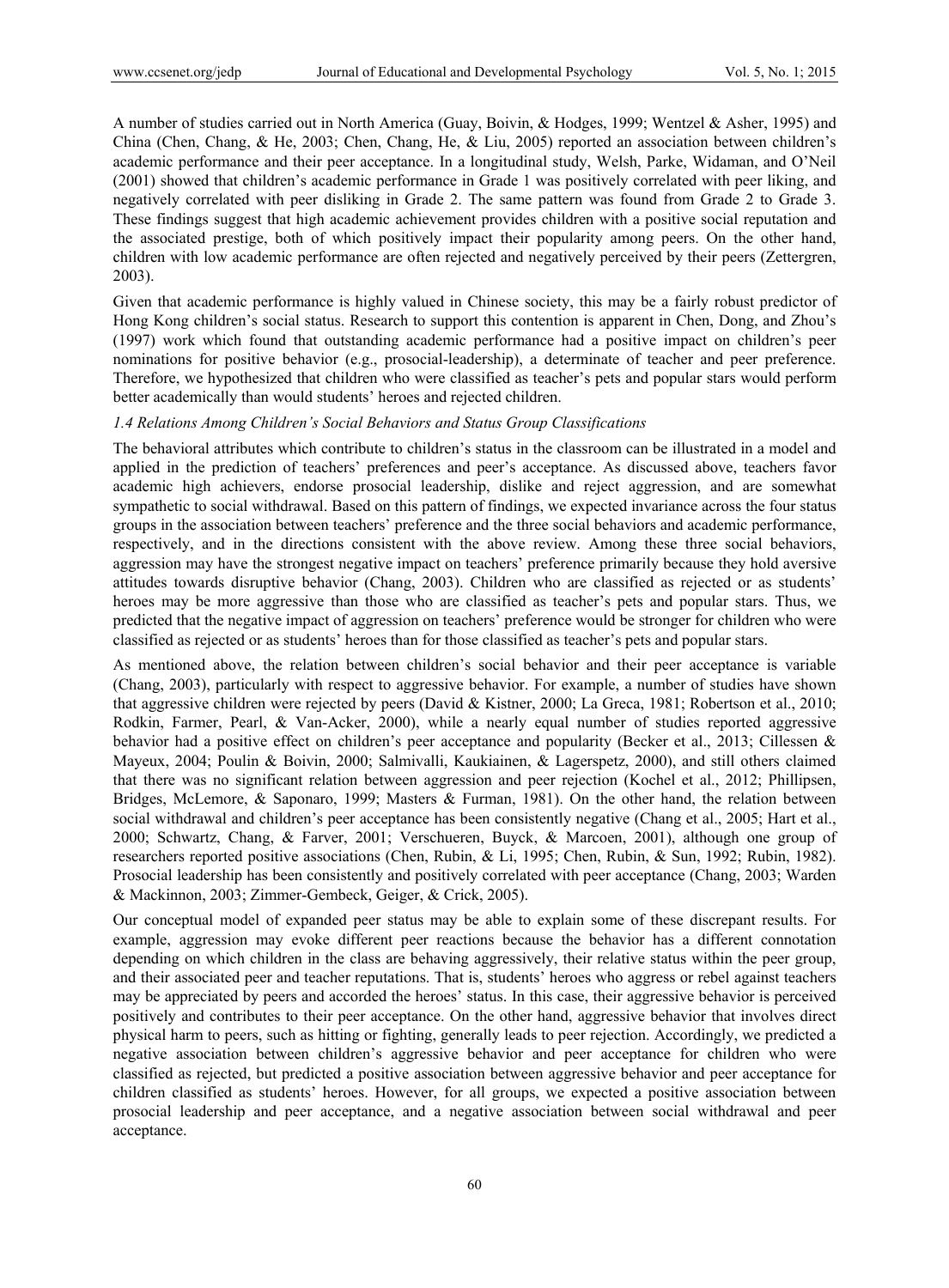As reviewed earlier, the relation between children's academic performance and their peer acceptance has been consistently positive in studies carried out with North American (Welsh et al., 2001) and Chinese children (Chen, He, & Li, 2004). However, given the strong emphasis on educational achievement in Chinese culture, the quality of children's peer interactions inevitably relies on their academic performance (Chen, Dong, & Zhou, 1997). As a result, we predicted that academic performance would be positively correlated with peer acceptance in the four status groups, albeit with some variation. That is, children who are high achievers may be the popular stars or the teacher's pets in their peer groups, whereas children who tend to perform poorly in their studies or give up on academics completely, may be rejected. Thus, we expected that the positive impact of academic performance on peer acceptance would be stronger for children classified as popular stars and teacher's pets than for the students' heroes and rejected children.

#### *1.5 Developmental Differences among Status Groups*

We also examined developmental differences in children's social status classifications. There is some evidence to suggest that teachers may be more likely to provide physical care and nurturance to younger children which promotes a close teacher-student relationship (Lynch & Cicchetti, 1997). On the other hand, with the onset of puberty and the increased importance of peer relations, older children may be eager to assert their autonomy (Berk, 1997; Bukowski et al., 2000; La Fontana & Cillessen, 2010). Thus, we predicted that children classified as teacher's pets would be higher among the younger (first and second graders) than among the older children (third to sixth graders) and we expected that children classified as students' heroes would be higher among the older rather than the younger children.

Apart from examining age differences in children's status group classification, we were also interested in exploring whether children's social behavior, differentiated by age, would be associated with their status group classification. For younger children, aggressive behavior may be associated with peer rejection and teacher disliking. Yet, this may not hold true for older children because overt aggressive behavior decreases with age and other social behaviors become more prominent. Therefore, we predicted that aggressive behavior would have a stronger negative impact on children's peer preference in the lower than in the higher grades, whereas we expected the pattern for social withdrawal would be the reverse. Social withdrawal among younger children may not be considered a problematic behavior or not to an extent that leads to peer rejection (Chen et al., 1995; Coplan, Prakash, O'Neil, & Armer, 2004), while older children who are withdrawn, are likely to be rejected by their peers (Chang et al., 2004). Therefore, social withdrawal was expected to have a stronger negative impact on peer preference among children in the higher grades than in lower grades.

## *1.6 Gender Differences*

Gender was not a focus of the present study. However, potential gender differences were examined. Current research on teacher-child relationships suggests that teachers maintain closer and more positive relationships with girls than with boys in kindergarten (Birch & Ladd, 1998), throughout elementary school (Hamre & Pianta, 2001), and middle school (Davis & Lease, 2007). To some extent, this may be attributed to the notion that girls are more likely to conform to adult values, including those of their teachers (Maccoby, 2000) than are boys. On the other hand, the teacher-child relationship may be more predictive of peer preference for boys than girls. Some studies have found that teachers' ratings of their students were more strongly related to boys' popularity than to girls' popularity (La Greca, 1981), yet other researchers have reported few gender differences (White & Jones, 2000; White & Kistner, 1992). Given these discrepant findings we took a more exploratory approach. We predicted that more girls than boys would be classified as teachers' pets, especially for younger children, whereas more boys than girls would be classified as students' heroes or rejected. In addition, we expected that gender differences within the four status groups would be consistent with prior results based on sociometric methods. For example, independent of status group membership, girls were expected to have higher academic performance than boys, boys were expected to be more aggressive than girls, and the relation between aggression and peer acceptance was predicted to be more positive for boys than for girls.

# *1.7 The Present Study*

In the present study we operationalized Hong Kong children's peer status in their primary school classrooms according to four classifications (i.e., popular stars, teachers' pets, students' heroes, and rejected; see Figure 1). To validate these classifications, we examined status-group differences and similarities in children's social behaviors and academic performance, and explored the relations among children's social behaviors and academic performance and their teachers' and peers' preferences. We also considered grade-related developmental differences and possible gender interactions.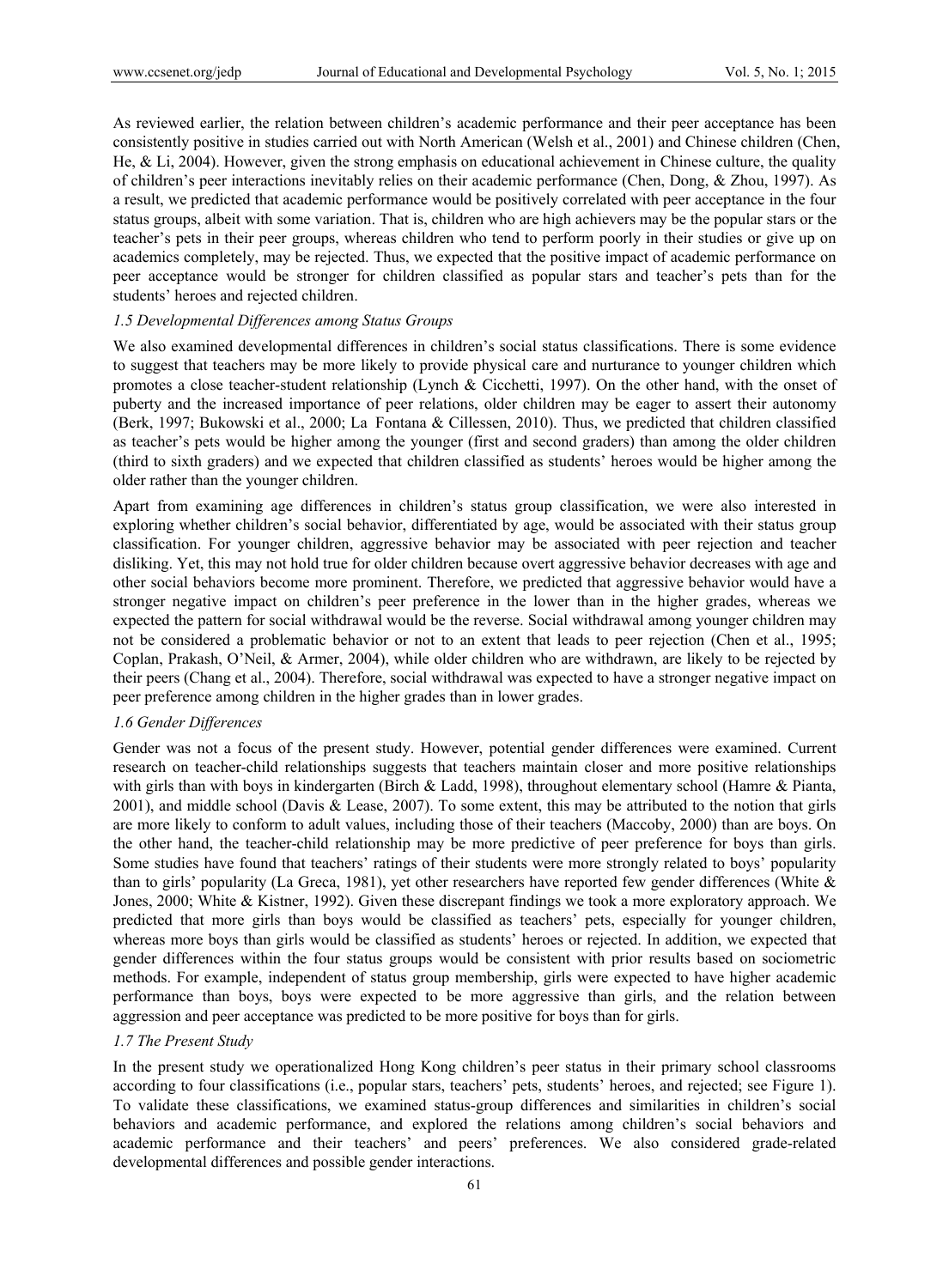#### **2. Method**

#### *2.1 Participants*

Students and teachers were recruited from three randomly selected primary schools in Hong Kong. The sample consisted of 1411 children (59% boys; aged 6 to 14 years (*M*=9.69; *SD*=2.00; 56% between 10 and 14) from 54, grade 1 to grade 6 classes and their 54 classroom teachers. All three schools were government-funded and located in public housing estates; representing a lower middle class background in Hong Kong. The schools were considered to be typical of the Hong Kong setting in terms of children's academic performance and social class. Parents, teachers and students were told the purpose of the study was to understand children's social behavior. Parents' and teachers' consents were obtained for all participants.

#### *2.2 Measures*

#### 2.2.1 Teacher and Peer Preference

Teachers were asked to rate their preference for each student in their classroom using a 5-point scale (1=least preferred; 5=most preferred). Teachers' ratings were standardized within class and a *total teacher preference score* was calculated for each child.

In each class, students were given a roster and asked to circle the names of all their friends. This was an unlimited within-class nomination of friends. This approach has been shown to yield results similar to those from limited nominations (Bukowski, Pizzamiglio, Newcomeb, & Hoza, 1996). Peers' ratings were standardized within each class and a *total peer preference score* was calculated for each child.

#### 2.2.2 Social Behaviors

Assessments of children's social behaviors were obtained using a peer nomination measure for Chinese children developed by Schwartz, Chang, and Farver (2001). Using this measure, students were asked to nominate three children in their class who best fit the descriptions of three types of social behavior: prosocial-leadership (i.e., kids who are leaders, are helpful, are listened to when speaking up, they organize plays, and lead others (alpha=.87)); aggression (i.e., kids who start fights, hit or push, bully, say mean things to, and disobey rules (alpha=.97)); and social withdrawal (i.e., kids who are often alone, are shy and quiet, avoid social interaction, do not speak much, and do not join others in play (alpha=.92)). Summary scores for these three items were generated for each child based on the frequencies of being nominated for the relevant items and standardized within class.

### 2.2.3 Academic Performance

Academic performance was based on students' average scores in the Chinese language, English, and Mathematics at the end of the school term (maximum mark=100). Students' scores in each subject were first standardized within the grade of their corresponding school, then summed, and divided by three.

#### *2.3 Procedure*

Two research assistants administered the questionnaires in each classroom in a standardized manner without the presence of the classroom teachers or other adults. Students were informed that their participation was voluntary and their responses would be kept confidential. For students in Grade 1 and 2, the research assistants read each item aloud to ensure they understood the procedure. Children were given McDonald's Restaurant coupons for their participation.

## **3. Results**

## *3.1 Descriptive Statistics*

Table 1 shows the means and standard deviations for all the variables. T-tests conducted to examine gender differences showed that girls ( $M=3.58$ ) had higher teacher,  $t=9.08$ ,  $p<0.01$ , and peer preference ratings (-.04), *t*=2.28, *p*<.05; and higher academic performance scores (71.45), *t*=3.36, *p*<.01, than did boys (3.21, -.16, and 68.68, respectively). Boys had higher peer ratings for aggression (.74), *t*=12.88, *p*<.001 and social withdrawal  $(0.30)$ ,  $t=2.38$ ,  $p<.05$  than did girls  $(-.57$  and  $-.02$ , respectively).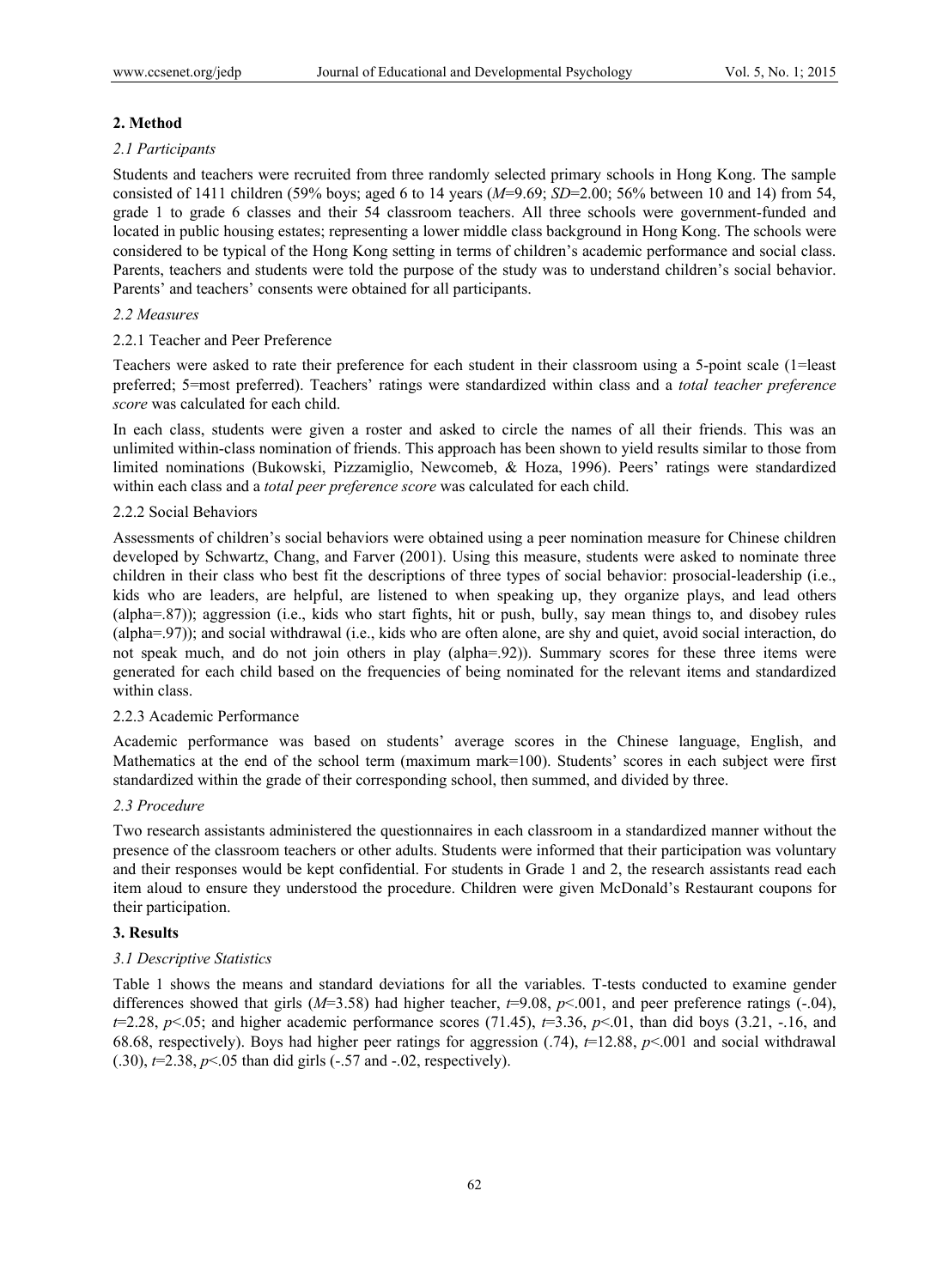|                           | Overall |       | Female |           | Male   |           |
|---------------------------|---------|-------|--------|-----------|--------|-----------|
|                           | M       | SD    | M      | <b>SD</b> | M      | <b>SD</b> |
| <b>Teacher Preference</b> | 3.37    | .78   | 3.58   | .59       | 3.21   | .85       |
| Peer Preference           | $-11$   | .97   | $-.04$ | .98       | $-.16$ | .96       |
| Prosocial-leadership      | $-.39$  | 2.16  | $-37$  | 2.19      | $-41$  | 2.14      |
| Aggression                | .20     | 1.98  | $-.57$ | 1.21      | .74    | 2.23      |
| Social Withdrawal         | .17     | 2.44  | $-.02$ | 2.38      | .30    | 2.47      |
| Academic Performance      | 69.84   | 15.29 | 71.45  | 14.12     | 68.68  | 15.98     |

Table 1. Means and standard deviations for the variables

## *3.2 Peer Status Classifications*

We determined children's peer status classification using a strategy developed by Gormon et al. (2002). First, we standardized both the peer nomination scores and the teacher preference ratings within classrooms. In order not to lose cases, we used the mean rather than half a standard deviation above the mean (Gormon et al., 2002) as the cutting score. Using this method, 407 children (29% of the sample) with positive scores for both their teachers' preference ratings and peers' nominations were classified as *popular stars* (52% were girls); 382 (27% of the sample) with positive teacher preference scores and negative peer nomination scores were classified as *teacher's pets* (49% were girls); 219 (16% of the sample) with positive peer nomination scores and negative teacher preference scores were classified as *students' heroes* (29% were girls); and 403 (28% of the sample) who had negative scores on both teachers' and peers' preference were classified as *rejected* (31% were girls). These classifications are presented in Figure 2 showing the scatterplot of standardized teacher preference by peer preference scores.



Figure 2. Scatter plot of standardized teacher preference by peer preference scores

## *3.3 Developmental Differences Among Status Groups*

To examine gender and developmental differences in children's status classifications, percentage distribution were calculated. The results showed that more children were classified as students' heroes in grades 3 to 6 (17%) than in grades 1 and 2 (11%). For both grades, more boys (70%) were classified as students' heroes than were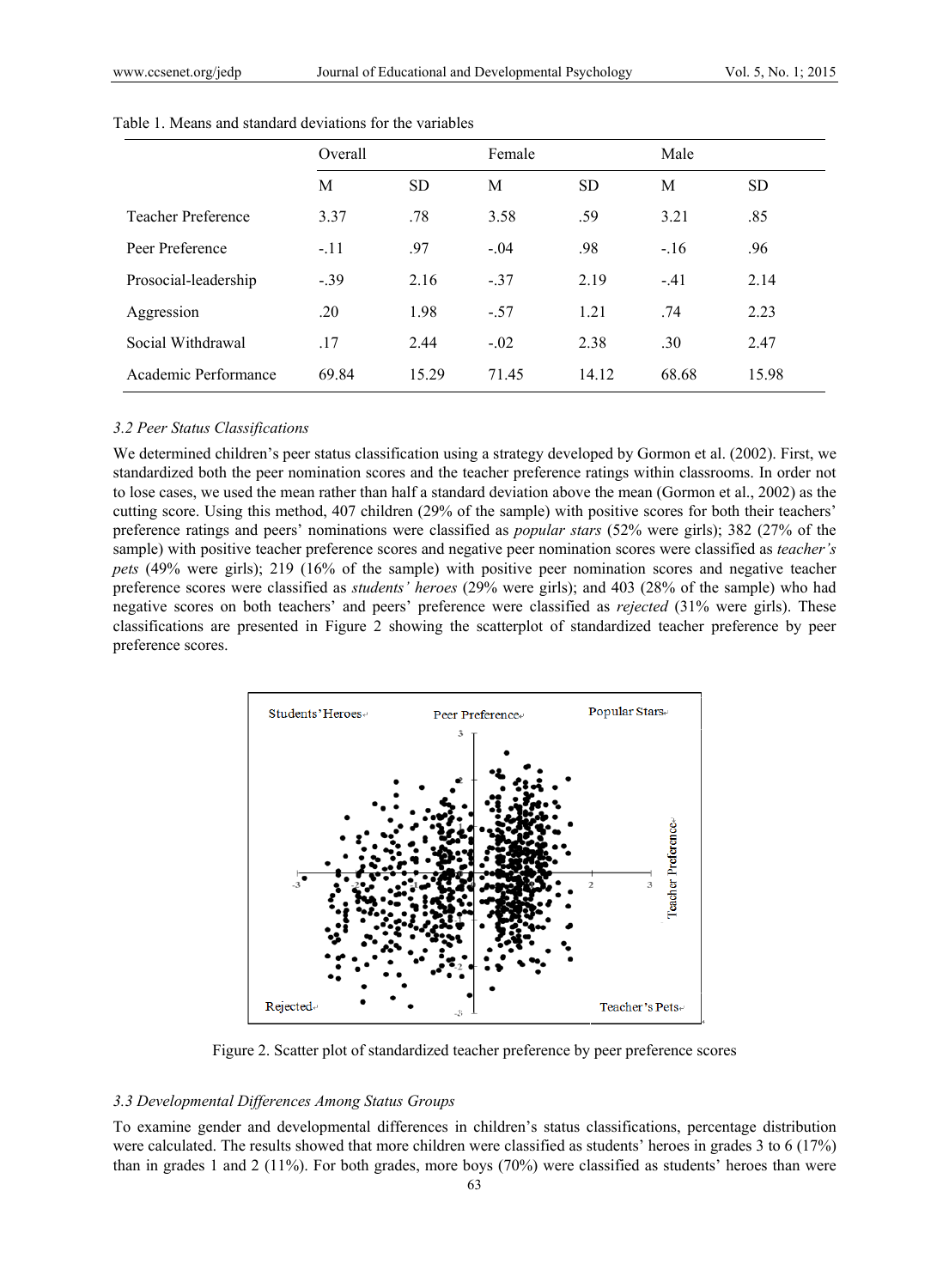girls. The percentage of popular stars was also moderately higher in grades 3 to 6 (30%) than in grades 1 and 2 (26%). However, within the two grade categories, there were no gender differences. The percentage of teachers' pets was moderately higher in grades 1 and 2 (31%) than in grades 3 to 6 (25%) and there was a gender-by-grade interaction. For grades 3 to 6, 54% of the teachers' pets were girls, whereas only 39% of the girls in grades 1 and 2 were classified as such. Finally, more children were classified as rejected in grades 1 and 2 (33%) than in grades 3 to 6 (27%), and for both grade levels more boys (70%) were classified as rejected.

Social Behavior and Academic Performance Profiles of the Four Peer Status Groups

To examine differences in children's social behaviors and academic performance across the four status categories and the two grade levels, a 2 (gender) x 4 (status group) x 2 (grade level) multivariate analysis of variance test (MANOVA) was conducted. There were significant multivariate *F*s for status, *F* (12, 4182) =40.07,  $p$ <.001, and gender, *F* (4, 1392) = 21.92,  $p$ <.001. There were no significant interactions for grade by status, *F* (12, 4182) =2.08, n.s. or gender by grade by status, *F* (12, 4182) =2.00, n.s.

Univariate analyses comparing children's social behaviors by status group revealed significant status group effects for prosocial-leadership, *F* (3, 1395) =101.75, *p*<.001; aggression, *F* (3, 1395) =22.65, *p*<.001; and social withdrawal, *F* (3, 1395) =21.82,  $p$ <.001. Post hoc tests showed that popular stars (Mean=.91) and students' heroes (Mean=.33) had higher mean rating scores for prosocial-leadership than did teacher's pets (-1.07) or rejected children (-1.45). Rejected children (.97) and the students' heroes (.50) had higher scores for aggressive behavior than did the teacher's pets (-.08) and popular stars (-.46). Rejected children (.97) and teachers' pets (.53) had higher scores for social withdrawal than did students' heroes (-.52) and popular stars (-.59). These results are illustrated in Table 2.

There were no significant results for grade level and the three social behaviors. However, there was a significant grade level by status group interaction for social withdrawal,  $F(3, 1395) = 5.29$ ,  $p \le 01$ . Students' heroes (.12) and popular stars (-.26) in the lower grades had higher social withdrawal scores than did teachers' pets and rejected children in the higher grades (Means=-.70, -.72 for the status groups respectively); (Means=.72, 1.12 for the two status groups respectively) (Means=.14 and .68 for the two status groups respectively).

|                            | Prosocial  | Aggression | Social     | Academic    |
|----------------------------|------------|------------|------------|-------------|
|                            | Leadership |            | Withdrawal | Performance |
| Popular Stars ( $n=407$ )  | .91        | $-46$      | $-.59$     | .35         |
| Lower grades               | 1.01       | $-.47$     | $-26$      | .45         |
| Higher grades              | .89        | $-46$      | $-.72$     | .32         |
|                            |            |            |            |             |
| Teacher's Pets $(n=382)$   | $-1.07$    | $-.08$     | .53        | .17         |
| Lower grades               | $-.98$     | $-0.09$    | .14        | .15         |
| Higher grades              | $-1.11$    | $-0.08$    | .72        | .17         |
| Students' Heroes $(n=219)$ | .33        | .50        | $-.52$     | $-.07$      |
| Lower grades               | .08        | .40        | .12        | .03         |
| Higher grades              | .40        | .52        | $-.70$     | $-.10$      |
| Rejected $(n=403)$         | $-1.45$    | .97        | .97        | $-48$       |
| Lower grades               | $-1.46$    | .94        | .68        | $-.50$      |
| Higher grades              | $-1.45$    | .99        | 1.12       | $-46$       |

Table 2. Mean level of children's social behaviors and academic performance by status group

Univariate analyses examining children's academic performance revealed a significant effect for status group, *F*   $(3, 1395)$  =64.60,  $p$ <.001. Post hoc tests showed that popular stars (.35) and teachers' pets (.17) had higher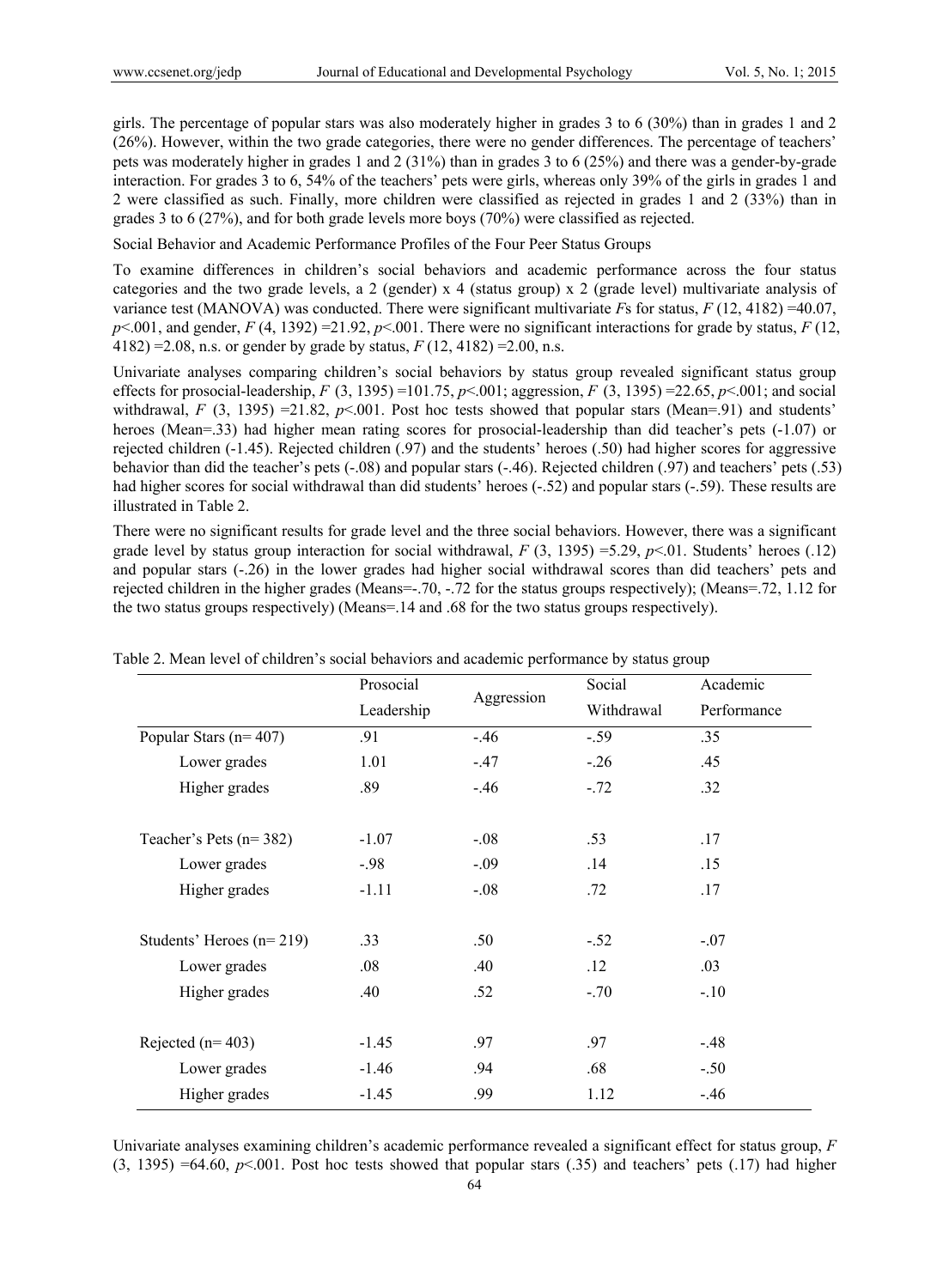academic performance than did the students' heroes (-.07) and rejected children (-.48). There were no significant interactions for grade level and gender by status group, or gender by status group.

# *3.4 Children's Social Behavior, Academic Performance, and Peer and Teacher Preferences*

Invariance tests in path analyses were conducted to examine whether the influence of children's social behaviors and academic performance on peer and teacher preference would differ among the four status groups and to explore grade-related differences in these associations. Chi-square difference tests were used to compare a constrained model where a specific path was constrained to be equal across the four status groups, against an unconstrained model where all the paths were freely estimated. Table 3 shows the path coefficients for the four status groups from the unconstrained model.

|                              |           | Prosocial  |            | Social     | Academic    |  |
|------------------------------|-----------|------------|------------|------------|-------------|--|
|                              |           | Leadership | Aggression | Withdrawal | Performance |  |
| Peer Preference              |           |            |            |            |             |  |
| Popular Stars                | $(n=407)$ | $.27**$    | $-.07$     | $-.07$     | .05         |  |
| Teacher's Pets               | $(n=382)$ | $.38**$    | $-17*$     | $-17*$     | $.11*$      |  |
| Students' Heroes ( $n=219$ ) |           | $31**$     | $-10*$     | $-.01$     | $-.08$      |  |
| Rejected                     | $(n=403)$ | $.69**$    | $-22**$    | $-31**$    | $-.02$      |  |
| <b>Teacher Preference</b>    |           |            |            |            |             |  |
| Popular Stars                | $(n=407)$ | $.08*$     | $-.17**$   | .06        | $-.03$      |  |
| Teacher's Pets               | $(n=382)$ | $.11*$     | $-.07$     | .00.       | .01         |  |
| Students' Heroes $(n=219)$   |           | .09        | $-29**$    | .14        | .03         |  |
| Rejected                     | $(n=403)$ | $-.11$     | $-45**$    | .08        | $.16*$      |  |

Table 3. Standardized path coefficients from children's social behaviors and academic performance to peers' and teacher's preference by status group

*Note.* \**p*<.05; \*\**p*<.01

The invariance tests yielded significant chi-square differences with respect to the paths leading from prosocial leadership  $(\chi^2=21.81, d\mathit{f}=3, p<.001)$ , social withdrawal  $(\chi^2=16.32, d\mathit{f}=3, p<.001)$ , and academic performance  $(\chi^2=8.36, d\neq 3, p<.05)$  to peer preference. For prosocial-leadership, the rejected group differed significantly from the other three groups. As shown in Table 3, the  $\beta$  for the rejected group was .69, whereas those of other status groups were around .30. For social withdrawal,  $\beta$ 's for the teachers' pets ( $\beta$ =-.17) and the rejected children (-.31) were lower than the  $\beta$ 's for the popular stars (-.07) and students' heroes (-.01). The path from academic performance to peer preference was statistically significant only for teachers' pets (.11) but not the rest three status groups.

Among the paths leading to teacher preference, only the path from aggression differed among the four status groups,  $\chi^2$ =33.68,  $df=3$ ,  $p$ <.001. This was significant for the popular stars (-.17), students' heroes (-.29) and the rejected children (-.45), but not for teacher's pets (-.07). When comparing the popular stars and teachers' pets with the rejected children and students' heroes, there was a significant difference. The negative impact of aggression on teacher preference for the popular stars and teachers' pets was weaker than those for the rejected children and students' heroes.

With regard to developmental differences Table 4 shows the path coefficients of the four status groups separated by the lower (Grades 1 and 2) and higher grades (Grades 3 to 6). A grade invariance test within each status group was conducted to examine whether the paths fit both lower and higher grades equally well. Some grade-by-status interactions were found. For example, among the higher grades, there were significant differences in the paths leading from leadership ( $\chi^2$ =13.58, *df*=3, *p*<.01), aggression ( $\chi^2$ =11.08, *df*=3, *p*<.05) and social withdrawal  $(\chi^2=14.18, d\neq 3, p<0.01)$  to peer preference. As shown in Table 3, the rejected group differed from the other three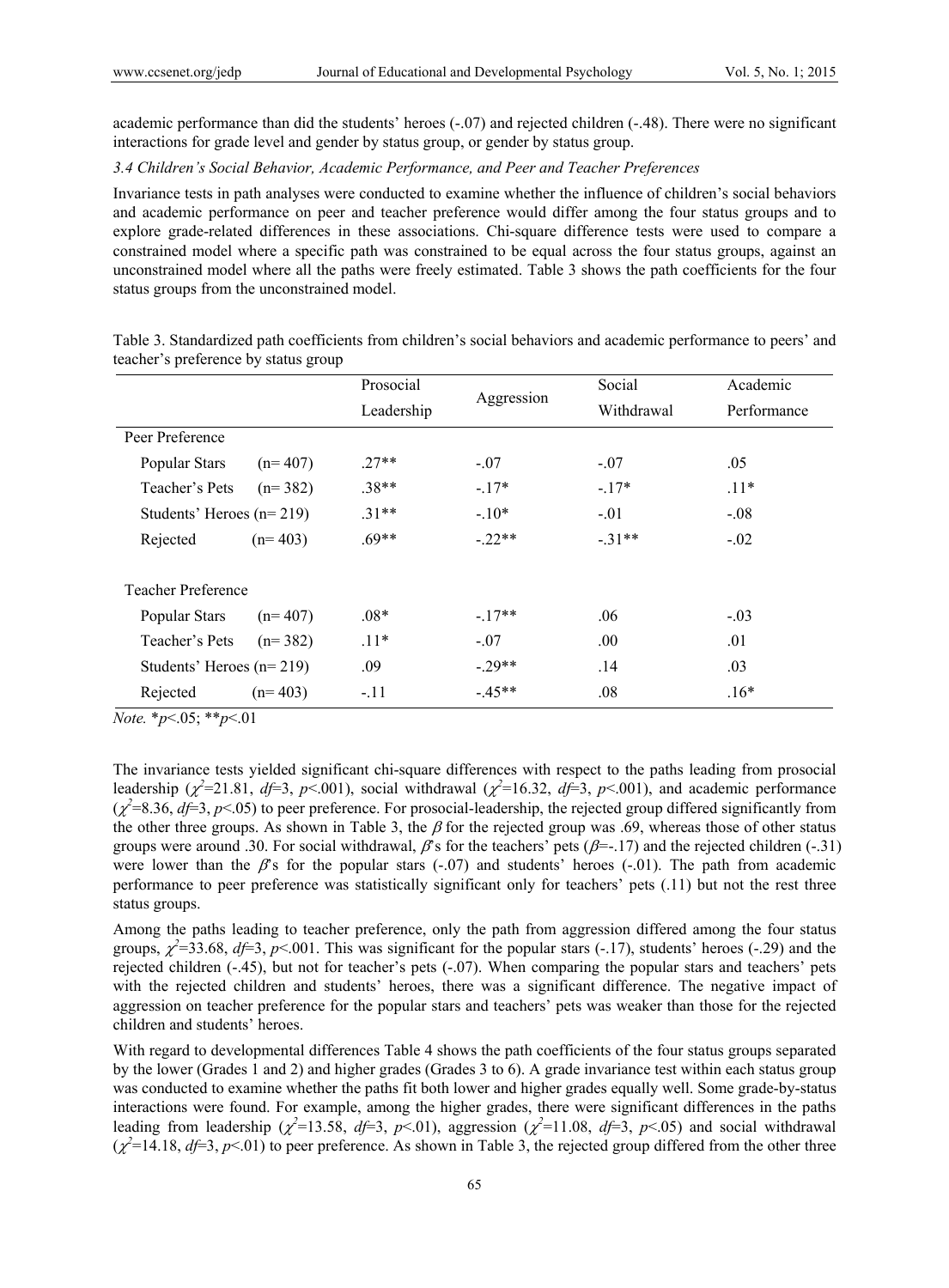groups among the higher grades. However, for the lower grades, there were no differences among the four status groups.

Similarly, significant chi-square differences were found in the paths leading from aggression  $(\chi^2=10.95, d\neq 3,$  $p$ <.05) and academic performance ( $\chi^2$ =8.50, *df*=3, *p*<.05) to teacher preference among the higher but not the lower grades. Again, the rejected group had the highest negative coefficient  $(\beta = -1.41)$ . Grade differences were also found for the rejected group; i.e., the paths leading from aggression ( $\chi^2$ =10.95, *d*f=3, *p*<.05) and from social withdrawal  $(\chi^2=8.5, df=3, p<.05)$  to peer acceptance were significant. The negative impact of aggression (-.25) and social withdrawal (-.36) on peer acceptance among higher grades was stronger than those for lower grades (-.18 and -.14 respectively for aggression and social withdrawal).

|                      | Lower Grades |           |           |           | <b>Higher Grades</b> |           |           |           |
|----------------------|--------------|-----------|-----------|-----------|----------------------|-----------|-----------|-----------|
|                      | Popular      | Teachers' | Students' | Rejected  | Popular              | Teachers' | Students' | Rejected  |
|                      | <b>Stars</b> | Pets      | Heroes    |           | <b>Stars</b>         | Pets      | Heroes    |           |
|                      | $(n=111)$    | $(n=127)$ | $(n=48)$  | $(n=141)$ | $(n=296)$            | $(n=255)$ | $(n=171)$ | $(n=262)$ |
| Peer Preference      |              |           |           |           |                      |           |           |           |
| Prosocial-           | $.42**$      | $.71**$   | $.54*$    | $.34**$   | $.38**$              | $.34**$   | $.41**$   | $.36**$   |
| leadership           |              |           |           |           |                      |           |           |           |
| Aggression           | $-12$        | $-.10$    | $-.39*$   | $-.18*$   | $-.02$               | .01       | $-.08$    | $-.25**$  |
| Social<br>Withdrawal | $-.08$       | $-.11$    | .08       | $-14$     | $-.07$               | .08       | $-.07$    | $-.36**$  |
| Academic             |              |           |           |           |                      |           |           |           |
| Performance          | $-.08$       | $-.02$    | $-.17$    | $.15*$    | .06                  | .08       | $-.06$    | $-.09$    |
| Teacher Preference   |              |           |           |           |                      |           |           |           |
| Prosocial-           | .03          | $-.01$    | .30       | .07       | $.23*$               | $.23**$   | .08       | $-12$     |
| leadership           |              |           |           |           |                      |           |           |           |
| Aggression           | $-12$        | .01       | $-.20$    | $-.31**$  | $-.24*$              | $-.28**$  | $-.32*$   | $-41**$   |
| Social<br>Withdrawal | $-.01$       | .02       | .04       | .04       | .11                  | .11.      | .11       | .06       |
| Academic             | .11          | $.24*$    | .05       | .14       |                      | $-14*$    | .02       | $.12*$    |
| Performance          |              |           |           |           | $-.09$               |           |           |           |

Table 4. Standardized path coefficients from children's social behaviors and academic performance to peers' and teacher's preference by grade and status group

*Note.* \**p*<.05; \*\**p*<.01

# **4. Discussion**

#### *4.1 Behavioral Profiles*

In the present study, we proposed and tested a re-conceptualized model for examining children's peer group status. We classified children into four groups using a combination of their teachers' and peers' preference scores to obtain what we refer to as popular stars, teacher's pets, students' heroes, and rejected children. Consistent with our hypotheses, the results showed that each status group was characterized by particular social behaviors. Children who were classified as popular stars were rated high for prosocial-leadership, teachers' pets were rated high for social withdrawal, students' heroes were rated high for aggressive behavior and prosocial-leadership, and rejected children were rated high for aggressive and social withdrawn behavior.

For the popular stars and students' heroes, prosocial-leadership was an attribute of their behavioral profiles. Undoubtedly, the ability to lead others is revered and appreciated but as the results showed, there was a clear difference in leadership style which distinguished popular stars from students' heroes. Popular stars' leadership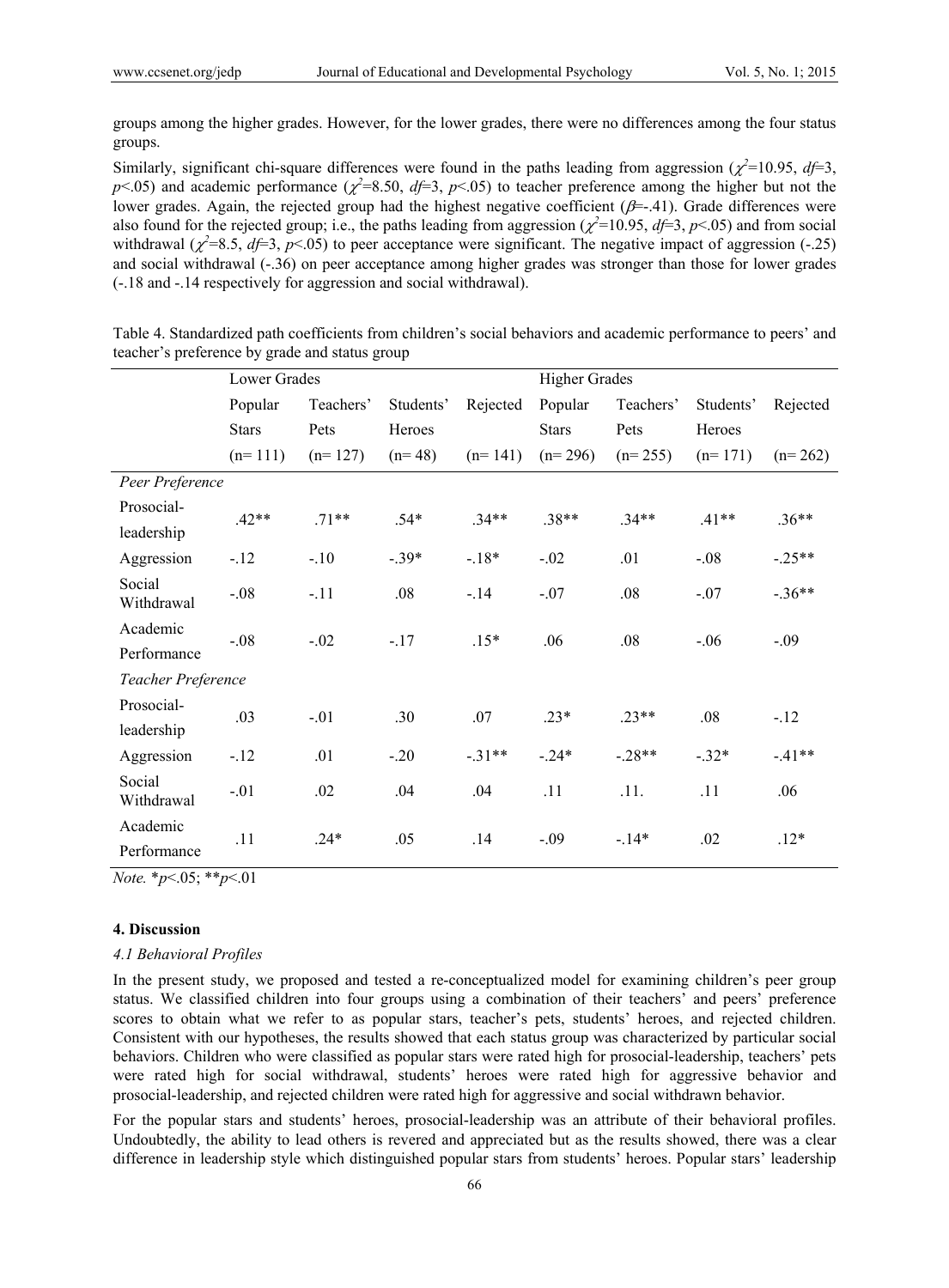status among their peers may have been supported by their role as class representatives or monitors. In Hong Kong primary schools, teachers choose students who have good conduct and outstanding academic performance to serve as class representatives. Thus, as the teacher sanctioned positive role models, the popular stars were likely to be positively viewed by most if not all of their peers and teachers.

Students' heroes on the other hand, may have derived their leadership status by challenging their classroom teachers' authority. In this case, the peer group endorsed rather than rejected the aggressive behavior characteristic of the students' heroes. It is possible that some degree of social intelligence allows these children to establish and maintain high peer status (Salmivalli et al., 2000). By using both aggressive and prosocial means of control, students' heroes can in effect, become the center of their social group, and well-liked by peers, despite their aggressive behavior (Hawley, 2003) and regardless of teachers' preferences. Although popular stars and students' heroes might have similar high levels of social competence, Rodkin and Roisman (2010) found that teachers tended to evaluate students' heroes (tough children) as having poorer social skills than popular stars ("model" children). This evaluation might result from teachers' frustration with students' heroes. Peers who emphasize peer interaction quality might view both popular stars and students' heroes as socially competent.

Among the children classified as teacher's pets and rejected social withdrawal was a defining feature of their behavioral profiles. In contrast to studies reporting an association between social withdrawal and peer disliking; other research suggests that it may also be associated with sympathy (Craig, Henderson, & Murphy, 2000) on the part of teachers, particularly in the Chinese context. In Chinese schools, students are expected to keep silent during class and to follow the teacher's instructions. Therefore, students who seldom talk in class and sit quietly by themselves (i.e., behaviors often associated with social withdrawal) may be labeled as good students by their teachers. Teachers may give these students additional attention such that they become teacher's pets. However, not all students who are socially withdrawn will attract a teacher's attention. Some may be viewed as being too dependent on the teacher or timid in other social situations, and they are disliked by their teachers and rejected by peers for this behavior. Thus, it would appear that the teachers' view and interpretation of a particular child's withdrawn behavior can play an important role in determining the child's status within the peer group.

As predicted, children classified as popular stars and teacher's pets had better academic performance than children who were classified as students' heroes or rejected. This finding is consistent with the literature showing that high academic achievers were usually popular among peers and teachers and were often designated as teachers' pets (Babad, 2000; Chiu, Lee, & Liang, 2013; Moore et al., 2012; Tal & Babad, 1989, 1990). Because students who perform well academically give teachers much satisfaction, it was not surprising to find that teachers showed a preference towards them. On the other hand, the students' heroes and the rejected children not only had high negative behavior ratings but also poor academic performance which was reflected in their negative teacher preference scores. Children's academic performance appears to be a critical indicator of teacher preference.

There was also an interesting pattern of gender difference which was somewhat consistent with our predictions. In line with our findings that boys had higher ratings than girls for aggressive behavior and social withdrawal, 70% of the children classified as students' heroes or rejected were boys, and in the lower grades more boys than girls were classified as teachers' pets. These results may also reflect the teachers' perspectives in terms valued classroom demeanor and the associated expectations for boys and girls. Typically, in Chinese contexts, boys are perceived as being more active and avid participators in class lessons and activities than are girls. Thus, boys who are not particularly disruptive or aggressive, may receive more preferential treatment from their teachers than girls are generally viewed as being typically shy and quiet. However, among higher grades, boys in general may become less attractive to teachers due to their disruptive behavior and poorer academic performance as compared with girls (Guo & Chang, 2003) which might account for more girls being classified as teachers' pets in the higher than in the lower grades.

## *4.2 Developmental Differences*

The results of our tests for developmental differences in children's status groups partially supported our hypotheses. More specifically, in contrast to the lower grades, we found in grades 3 to 6 more children were classified as popular stars and students' heroes and less were classified as rejected. These findings suggest that children's peer preference increased with age and could be associated with the widening social circles characteristic of older children. With maturity, children may learn that tolerance and acceptance are necessary to maintain friendships and thus they were less likely to reject many of their peers. Furthermore, during the late primary school years, children may become more independent and autonomous; a key factor that may have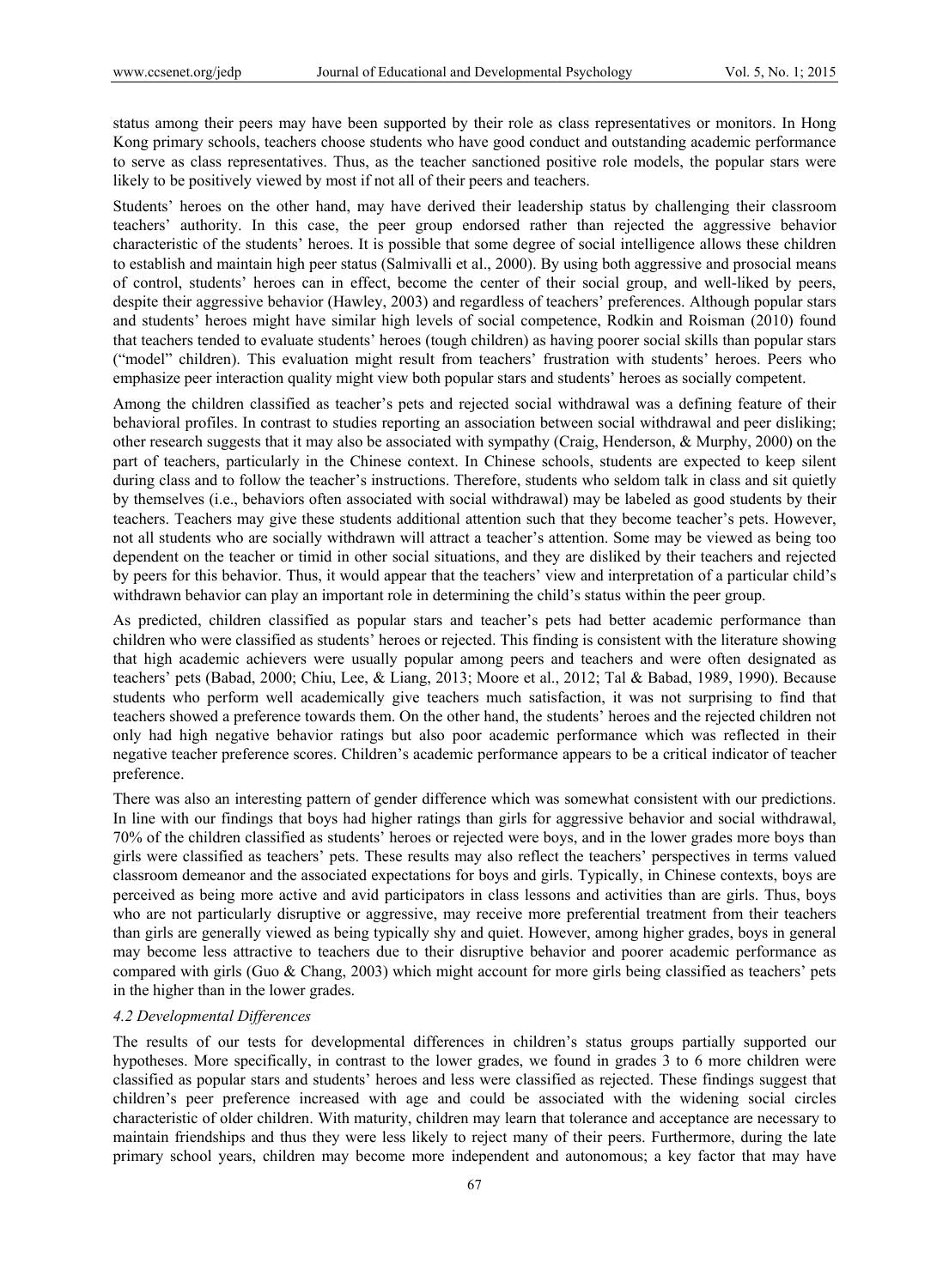influenced their appreciation of and preference for children like students' heroes who challenge authority figures, such as their classroom teachers. In fact, aggressive and assertive behaviors were sometimes associated with peer acceptance (Xu, Farver, Schwartz, & Chang, 2003). This was particularly true for male students of upper grades (Guo & Chang, 2003; Zeller, Vannatta, Schafer, & Noll, 2003). Zeller et al. (2003) further suggested that older children in general view aggressive behaviors less negatively than younger children do. This also might account for the higher proportion of students' heroes in the higher grade levels.

The results also showed a significant grade by status interaction for children's social withdrawal. In the higher grade levels, children classified as popular stars and students' heroes were less socially withdrawn than were children in the lower grade levels. By contrast, children classified as teacher's pets and rejected were more socially withdrawn in the higher than in the lower grade levels. This finding implies that socially withdrawn children in the higher grades were rejected by their peers. As children develop, their behavioral profiles may remain stable or change. In fact, many young children may be socially withdrawn, but when they reach higher grade levels, this behavior diminishes and they are less shy or submissive. Therefore, for children in the lower grades, social withdrawal may not necessarily lead to peer rejection, but it is undesirable among children in the higher grades.

#### *4.3 Predictions of Teacher and Peer Preferences among Status Groups*

Results of the path analyses showed that aggression had a negative impact on teacher and peer preference, regardless of the children's peer status classification. However, at the same time, aggression had a differential impact on teachers' preferences across the four status groups. In line with our hypotheses, the negative impact of aggression on teacher preference was stronger for students' heroes and rejected children when compared to popular stars and teacher's pets. Thus, the degree and nature of aggressive behavior seems to vary among children within the peer status groups. For example, children classified as rejected were rated as being more physically aggressive (e.g., hitting or pushing others) as well as relationally aggressive (e.g., says mean things to others) than were the popular stars and teacher's pets. From the teachers' point of view, classroom aggression interferes with their work, and these behaviors not only challenge their authority (Kedar-Voivodas, 1983) but also threaten the personal safety of others. Teachers have the responsibility to protect their students from physical injury inflicted by other students and there may be considerable pressure on the teachers when they must deal with it. This appeared to be reflected in the stronger impact of aggression on teachers' preferences for the rejected children than for their counterparts.

The current study represents an initial step in understanding how the combined influence of peers' and teachers' preferences can shape children's social status in their primary school classrooms. Clearly, peers and teachers make significant contributions to children's status within their peer groups and additional work is needed to further clarify the mechanisms of this relation.

However, the current findings should be interpreted in light of several limitations. First, children's social behavior was measured using peers' nominations and the use of multiple informants could broaden and enhance the description of children's behavioral profiles. Peer nominations could be a source of bias because some students may not have been familiar with the social behavior of all of their classmates and they instead nominated only those who were well-known within the class. For example, they might nominate someone as aggressive if he/she had been frequently punished or singled out by their teachers, rather than actually identifying, which student did in fact behave aggressively. To strengthen associations between teacher preferences and children's aggressive behavior, future research should use more objective measures of students' social behaviors and classroom observations. If children's classroom or playground behaviors could be video taped, detailed behavioral profiles of children in each group could be obtained. Also, teachers' ratings of children's social behaviors could also be included.

Future studies might also collect similar data with adolescents to examine developmental trends in the salience of peer and teacher preferences on children's status within their peer groups. Moreover, longitudinal studies could examine change over time in children's behavior and status. Existing work with peer status (Cillessen & Mayeux, 2004; Pettit, Clawson, Dodge, & Bates, 1996) has shown that children's peer status may improve or worsen across grades. Factors which may contribute to these changes are of research interest, particularly in Chinese populations where little longitudinal work has been done.

In conclusion, this study is among the first to incorporate teachers' preferences into a system to determine children's peer group status. By investigating the behavioral profiles of students in the four status groups, this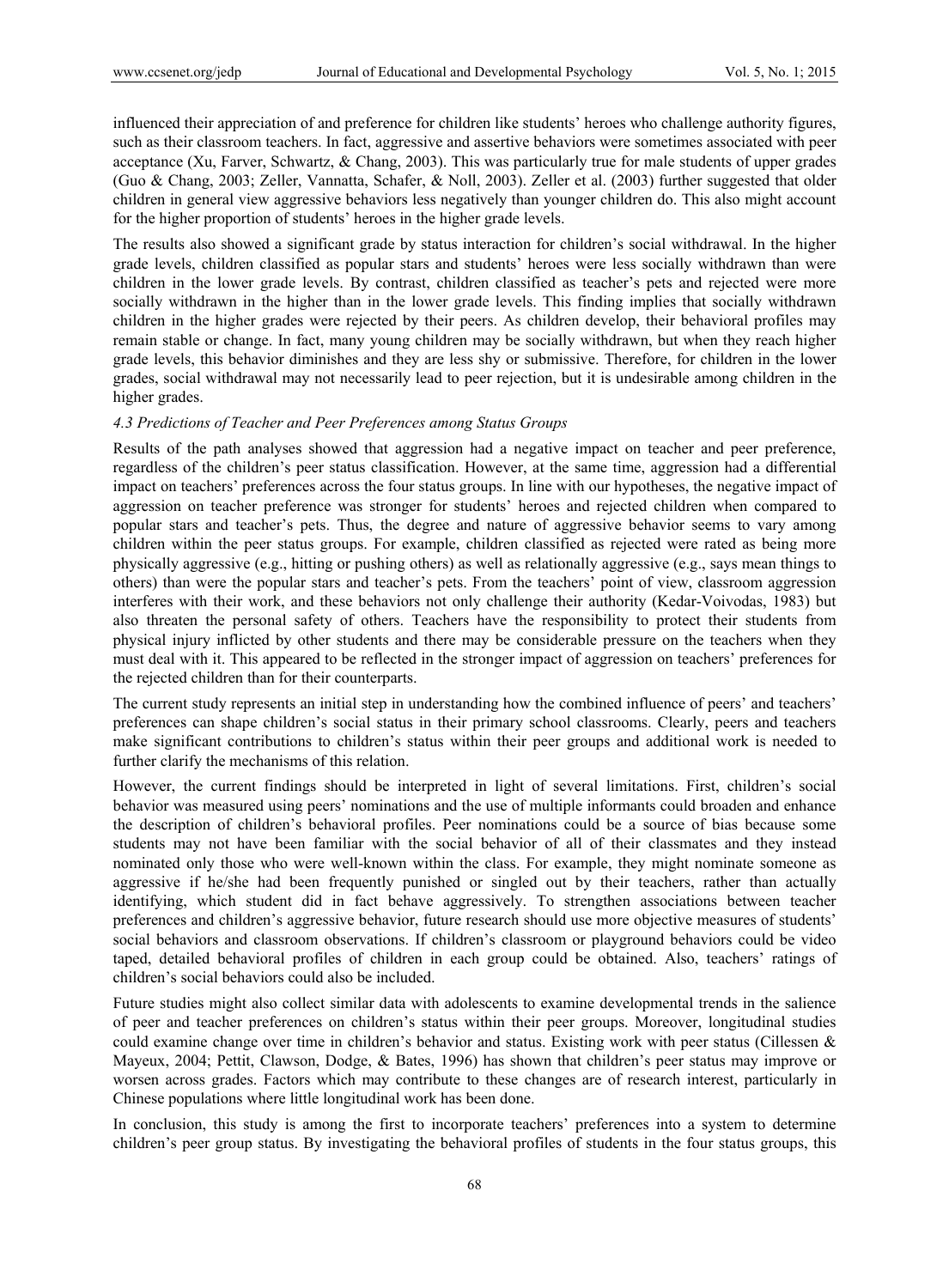project began to isolate some important aspects of these behavioral profiles. Clearly, teachers' impact on children's peer status deserves additional research attention.

### **References**

- Babad, E. (2001). On the conception and measurement of popularity: More facts and some straight conclusions. *Social Psychology of Education*, *5*, 3-30. http://dx.doi.org/10.1023/A:1012780232587
- Bagwell, C. L., Newcomb, A. F., & Bukowski, W. M. (1998). Preadolescent friendship and peer rejection as predictors of adult adjustment. *Child Development*, *69*, 140-153. http://dx.doi.org/10.2307/1132076
- Becker, S. P., McBurnett, K., Hinshaw, S. P., & Pfiffner, L. J. (2013). Negative social preference in relation to internalizing symptoms among children with ADHD predominantly inattentive type: Girls fare worse than boys. *Journal of Clinical Child & Adolescent Psychology*, *42*, 784-795. http://dx.doi.org/10.1080/ 15374416.2013.828298
- Bender, W. N., & Smith, J. K. (1990). Classroom behavior of children and adolescents with learning disabilities: A meta-analysis. *Journal of Learning Disabilities*, *23*, 298-305. http://dx.doi.org/10.1177/ 002221949002300509
- Berk, L. E. (1997). *Child Development* (4th ed.). San Rafael, CA: Allyn & Bacon.
- Bierman, K. L. (2011). The promise and potential of studying the "invisible hand" of teacher influence on peer relations and student outcomes: A commentary. *Journal of Applied Developmental Psychology*, *32*(5), 297-303. http://dx.doi.org/10.1016/j.appdev.2011.04.004
- Birch, S. H., & Ladd, G. W. (1997). The teacher-child relationship and children's early school adjustment. *Journal of School Psychology*, *35*, 61-79. http://dx.doi.org/10.1016/S0022-4405(96)00029-5
- Birch, S. H., & Ladd, G. W. (1998). Children's interpersonal behaviors and the teacher-child relationship. *Developmental Psychology*, *34*, 934-946. http://dx.doi.org/10.1037/0012-1649.34.5.934
- Bukowski, W. M., Pizzamiglio, M. T., Newcomb, A. F., & Hoza, B. (1996). Popularity as an affordance for friendship: The link between group and dyadic experience. *Social Development*, *5*, 189-202. http://dx.doi.org/10.1111/j.1467-9507.1996.tb00080.x
- Bukowski, W. M., Sippola, L. K., & Newcomb, A. F. (2000). Variations in patterns of attraction to same-and other-sex peers during early adolescence. *Developmental Psychology*, *36*, 147-154. http://dx.doi.org/ 10.1037/0012-1649.36.2.147
- Casiglia, A. C., Coco, A. L., & Zappulla, C. (1998). Aspects of social reputation and peer relationships in Italian children: A cross-cultural perspective. *Developmental Psychology*, *34*, 723-730. http://dx.doi.org/10.1037/ 0012-1649.34.4.723
- Chang, L. (2003). Variable effects of children's aggression, social withdrawal, and prosocial-leadership as functions of teacher beliefs and behaviors. *Child Development*, *74*, 535-548. http://dx.doi.org/10.1111/ 1467-8624.7402014
- Chang, L. (2004). Classrooms in contextualizing the relations of children's social behaviors to peer acceptance. *Developmental Psychology*, *40*, 691-702. http://dx.doi.org/10.1037/0012-1649.40.5.691
- Chang, L. et al. (2005). Peer acceptance and self-perceptions of verbal and behavioural aggression and social withdrawal. *International Journal of Behavioral Development*, *29*, 48-57. http://dx.doi.org/10.1080/ 01650250444000324
- Chang, L. et al. (2007). The mediating and moderating effects of teacher preference on the relations between students' social behaviors and peer acceptance. *Merrill-Palmer Quarterly*, *53*, 603-630. http://dx.doi.org/10.1353/mpq.2008.0006
- Chang, L., Liu, H., Wen, Z., Fung, K. Y., Wang, Y., & Xu, Y. (2004). Mediating teacher liking and moderating authoritative teachering on Chinese adolescents' perceptions of antisocial and prosocial behaviors. *Journal of Educational Psychology*, *96*, 369-380. http://dx.doi.org/10.1037/0022-0663.96.2.369
- Chen, X., Chang, L., & He, Y. (2003). The peer group as a context: Mediating and moderating effects on relations between academic achievement and social functioning in Chinese children. *Child Development*, *74*, 710-727. http://dx.doi.org/10.1111/1467-8624.00564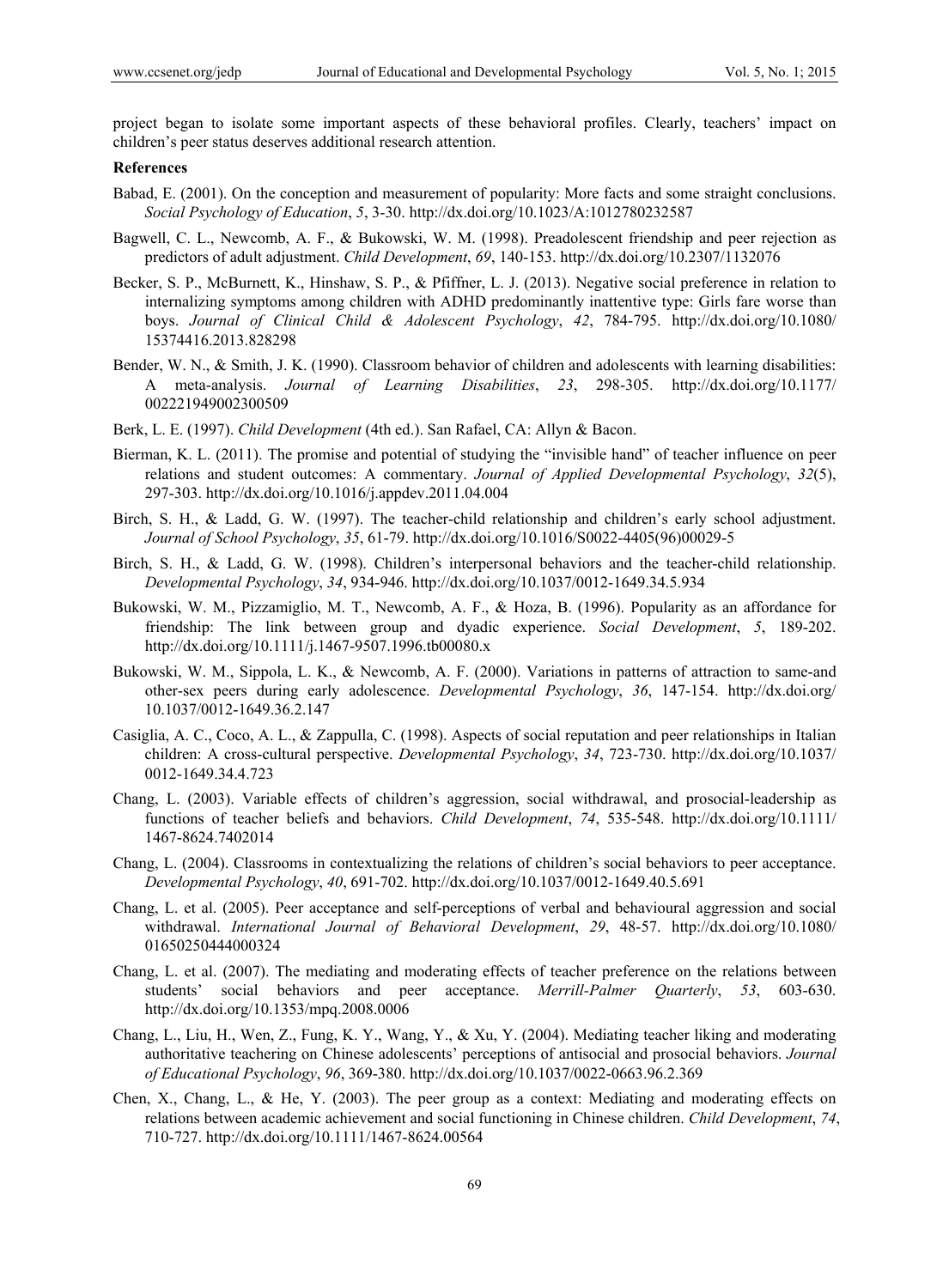- Chen, X., Chang, L., He, Y., & Liu, H. (2005). The peer group as a context: Moderating effects on relations between maternal parenting and social and school adjustment in Chinese children. *Child Development*, *76*, 417-434. http://dx.doi.org/10.1111/j.1467-8624.2005.00854.x
- Chen, X., Dong, Q., & Zhou, H. (1997). Authoritative and authoritarian parenting practices and social and school adjustment. *International Journal of Behavioral Development*, *20*, 855-873. http://dx.doi.org/ 10.1080/016502597384703
- Chen, X., He, Y., & Li, D. (2004). Self perceptions of social competence and self worth in Chinese children: Relations with social and school performance. *Social Development*, *13*, 570-589. http://dx.doi.org/10.1111/ j.1467-9507.2004.00284.x
- Chen, X., Huang, X., Wang, L., & Chang, L. (2012). Aggression, peer relationships, and depression in Chinese children: A multiwave longitudinal study. *Journal of child psychology and psychiatry*, *53*(12), 1233-1241. http://dx.doi.org/10.1111/j.1469-7610.2012.02576.x
- Chen, X., Rubin, K. H., & Li, B. (1995). Social and school adjustment of shy and aggressive children in China. *Development and Psychopathology*, *7*, 337-349. http://dx.doi.org/10.1017/S0954579400006544
- Chen, X., Rubin, K. H., & Sun, Y. (1992). Social reputation and peer relationships in Chinese and Canadian children: A cross-cultural study. *Child Development*, *63*, 1336-1343. http://dx.doi.org/10.1111/ j.1467-8624.1992.tb01698.x
- Chiu, S. I., Lee, J., & Liang, T. (2013). Does the teacher's pet phenomenon inevitably cause classroom conflict? Comparative viewpoints of three pet-student groups. *School Psychology International*, *34*, 3-16. http://dx.doi.org/10.1177/0143034311421270
- Cillessen, A. H. N., & Mayeux, L. (2004). From censure to reinforcement: Developmental changes in the association between aggression and social status. *Child Development*, *75*, 147-163. http://dx.doi.org/ 10.1111/j.1467-8624.2004.00660.x
- Cillessen, A. H. N., & Rose, A. J. (2005). Understanding popularity in the peer system. *Current Directions in Psychological Science*, *14*, 102-105. http://dx.doi.org/10.1111/j.0963-7214.2005.00343.x
- Coie, J., Dodge, K., & Coppotelli, H. (1982). Dimensions and types of social status: A cross-age perspective. *Developmental Psychology*, *18*, 557-571. http://dx.doi.org/10.1037/0012-1649.18.4.557
- Coplan, R. J., Prakash, K., O'Neil, K., & Armer, M. (2004). Do you "want" to play? Distinguishing between conflicted shyness and social disinterest in early childhood. *Developmental Psychology*, *40*, 244-258. http://dx.doi.org/10.1037/0012-1649.40.2.244
- Craig, W. M., Henderson, K., & Murphy, J. G. (2000). Prospective teachers' attitudes toward bullying and victimization. *School Psychology International*, *21*, 5-21. http://dx.doi.org/10.1177/0143034300211001
- David, C. F., & Kistner, J. A. (2000). Do positive self-perceptions have a ''dark side''? Examinatio the link between perceptual bias and aggression. *Journal of Abnormal Child Psychology*, *28*, 327-337. http://dx.doi.org/10.1023/A:1005164925300
- Davis, H. A., & Lease, A. M. (2007). Perceived organizational structure for teacher liking: The role of peers' perceptions of teacher liking in teacher-student relationship quality, motivation, and achievement. *Social Psychology of Education*, *10*, 403-427. http://dx.doi.org/10.1007/s11218-007-9031-1
- Gorman, A. H., Kim, J., & Schimmelbusch, A. (2002). The attributes adolescents associate with peer popularity and teacher preference. *Journal of School Psychology*, *40*, 143-165. http://dx.doi.org/10.1016/ S0022-4405(02)00092-4
- Guay, F., Boivin, M., & Hodges, E. V. E. (1999). Predicting change in academic achievement: A model of peer experiences and self-system processes. *Journal of Educational Psychology*, *91*, 105-115. http://dx.doi.org/10.1037/0022-0663.91.1.105
- Guo, B., & Chang, L. (2003). The correlation of child's aggression and peer relationship: A mate analytic review. *Psychological Science (in Chinese)*, *26*, 843-846.
- Hamre, B. K., & Pianta, R. C. (2001). Early teacher-child relationships and the trajectory of children's school outcomes through eighth grade. *Child Development*, *72*, 625-638. http://dx.doi.org/10.1111/ 1467-8624.00301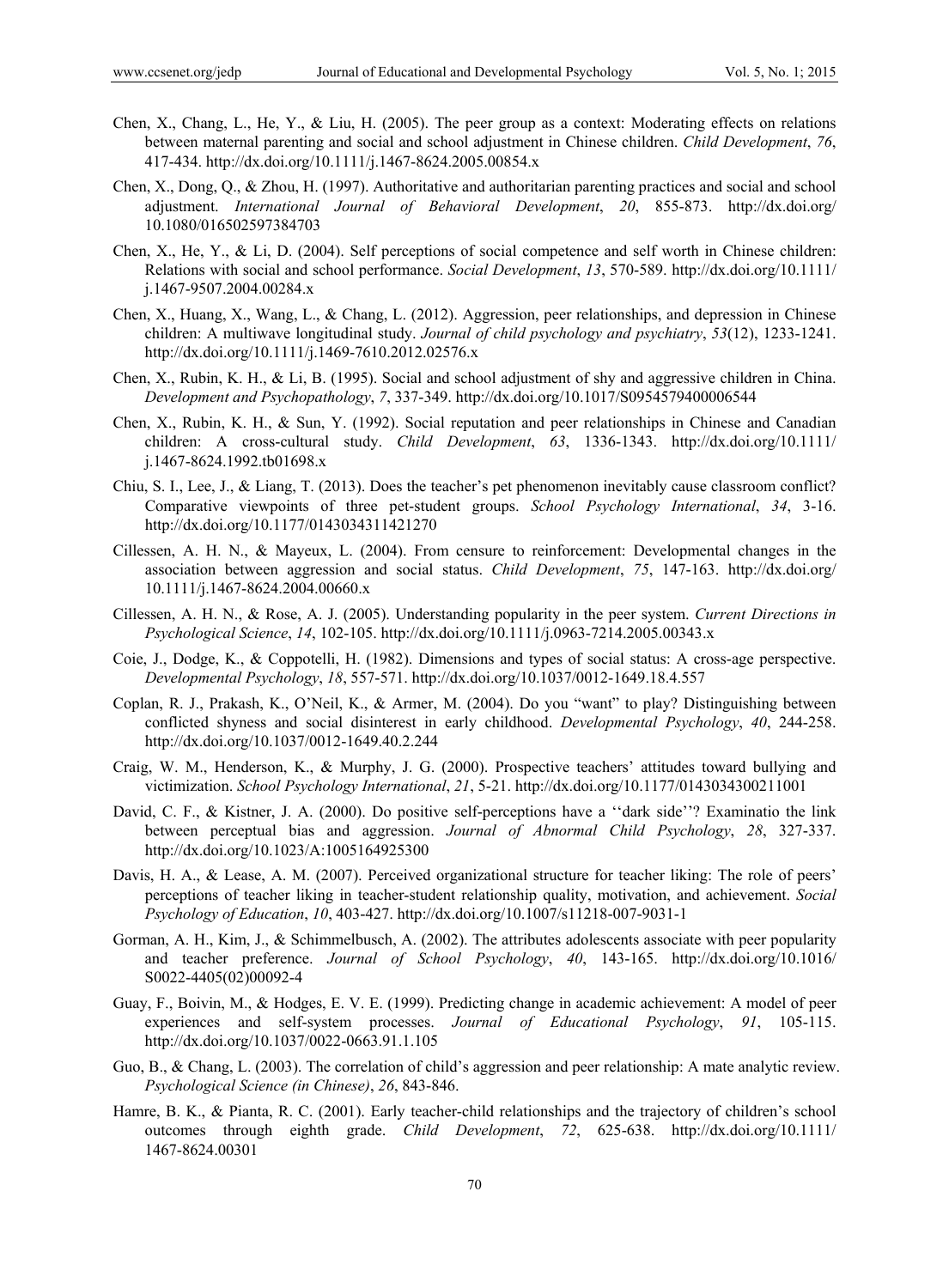- Hart, C. H. et al. (2000). Peer acceptance in early childhood and subtypes of socially withdrawn behavior in China, Russia, and the United States. *International Journal of Behavioral Development*, *24*, 73-81. http://dx.doi.org/ 10.1080/016502500383494
- Hartup, W. H. (1989). Social relationships and their developmental significance. *American Psychologist*, *44*, 120-126. http://dx.doi.org/10.1037/0003-066X.44.2.120
- Hawley, P. H. (2003). Prosocial and coercive configurations of resource control in early adolescence: A case for the well-adapted Machiavellian. *Merrill-Palmer Quarterly*, *49*, 279-309. http://www.jstor.org/stable/ 23096057
- Hughes, J. N., Cavell, T. A., & Willson, V. (2001). Further support for the developmental significance of the quality of the teacher-student relationship. *Journal of School Psychology*, *39*, 289-301. http://dx.doi.org/ 10.1016/S0022-4405(01)00074-7
- Kedar-Voivodas, G. (1983). Impact of elementary children's school roles and sex roles on teacher attitudes: An interactional analysis. *Review of Educational Research*, *53*, 415-437. http://dx.doi.org/10.3102/ 00346543053003415
- Kochel, K. P., Ladd, G. W., & Rudolph, K. D. (2012). Longitudinal associations among youth depressive symptoms, peer victimization, and low peer acceptance: An interpersonal process perspective. *Child development*, *83*(2), 637-650. http://dx.doi.org/ 10.1111/j.1467-8624.2011.01722.x
- La Fontana, K. M., & Cillessen, A. H. N. (2002). Children's perceptions of popular and unpopular peers: A multimethod assessment. *Developmental Psychology*, *38*, 635-647. http://dx.doi.org/10.1037/ 0012-1649.38.5.635
- La Fontana, K. M., & Cillessen, A. H. N. (2010). Developmental changes in the priority of perceived status in childhood and adolescence. *Social Development*, *19*, 130-147. http://dx.doi.org/10.1111/ j.1467-9507.2008.00522.x
- La Greca, A. M. (1981). Peer acceptance: The correspondence between children's sociometric scores and teachers' ratings of peer interactions. *Journal of Abnormal Child Psychology*, *9*, 167-178. http://dx.doi.org/ 10.1007/BF00919112
- Lu, H. J., & Chang, L. (2013). Parenting and socialization of only children in urban China: An example of authoritative parenting. *The Journal of Genetic Psychology*, *174*(3), 335-343. http://dx.doi.org/10.1080/ 00221325.2012.681325
- Lynch, M., & Cicchetti, D. (1997). Children's relationships with adults and peers: An examination of elementary and junior high school students. *Journal of School Psychology*, *35*, 81-99. http://dx.doi.org/10.1016/ S0022-4405(96)00031-3
- Maccoby, E. E. (2000). *The two sexes: Growing up apart, coming together*. Cambridge, MA: Harvard University Press.
- Marks, P. E., Babcock, B., Cillessen, A. H., & Crick, N. R. (2013). The effects of participation rate on the internal reliability of peer nomination measures. *Social Development*, *22*, 609-622. http://dx.doi.org/10.1111/ j.1467-9507.2012.00661.x
- Masters, J. C., & Furman, W. (1981). Popularity, individual friendship selection, and specific peer interaction among children. *Developmental Psychology*, *17*, 344-350. http://dx.doi.org/10.1037/0012-1649.17.3.344
- Mercer, S. H., & DeRosier, M. E. (2008). Teacher preference, peer rejection, and student aggression: A prospective study of transactional influence and independent contributions to emotional adjustment and grades. *Journal of School Psychology*, *46*, 661-685. http://dx.doi.org/10.1016/j.jsp.2008.06.006
- Moore, C. C., Shoulberg, E. K., & Murray-Close, D. (2012). The protective role of teacher preference for at-risk children's social status. *Aggressive behavior*, *38*, 481-493. http://dx.doi.org/10.1002/ab.21446
- Newcomb, A., Bukowski, W., & Pattee, L. (1993). Children's peer relations: A meta-analytic review of popular, rejected, neglected, controversial, and average sociometric status. *Psychological Bulletin*, *113*, 99-128. http://dx.doi.org/10.1037/0033-2909.113.1.99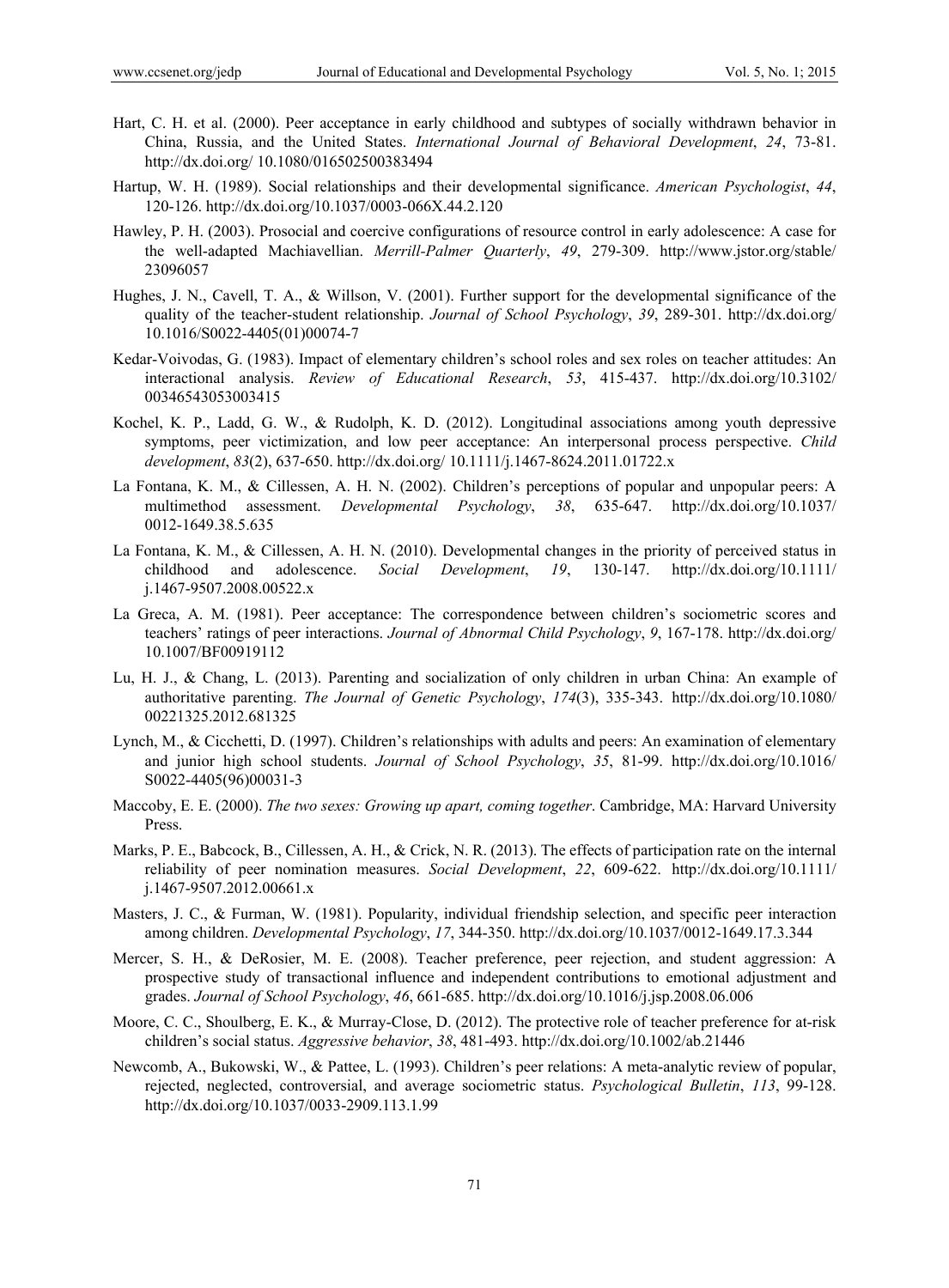- Pettit, G. S., Clawson, M. A., Dodge, K. A., & Bates, J. E. (1996). Stability and change in peer-rejected status: The role of child behavior, parenting, and family ecology. *Merrill-Palmer Quarterly*, *42*, 267-294. http://www.jstor.org/stable/23087880
- Phillipsen, L. C., Bridges, S. K., McLemore, T. C., & Saponaro, L. A. (1999). Perceptions of social behavior and peer acceptance in kindergarten. *Journal of Research in Childhood Education*, *14*, 68-77. http://dx.doi.org/10.1080/02568549909594753
- Poulin, F., & Boivin, M. (2000). Reactive and proactive aggression: Evidence of a two-factor model. *Psychological Assessment*, *12*, 115-122. http://dx.doi.org/10.1037/1040-3590.12.2.115
- Robertson, D. L. et al. (2010). Interpersonal competence configurations and peer relations in early elementary classrooms: Perceived popular and unpopular aggressive subtypes. *International Journal of Behavioral Development*, *34*, 73-87. http://dx.doi.org/10.1177/0165025409345074
- Rodkin, P. C., & Roisman, G. I. (2010). Antecedents and correlates of the popular-aggressive phenomenon in elementary school. *Child Development*, *81*, 838-852. http://dx.doi.org/10.1111/j.1467-8624.2010.01437.x
- Rodkin, P. C., Farmer, T. W., Pearl, R., & Van Acker, R. (2000). Heterogeneity of popular boys: Antisocial and prosocial configurations. *Developmental Psychology*, *36*, 14-24. http://dx.doi.org/10.1037/ 0012-1649.36.1.14
- Rubin, K. H. (1982). Nonsocial play in preschoolers: Necessarily evil? *Child Development*, *53*, 651-657. Retrieved from http://www.jstor.org/stable/1129376
- Rubin, K. H., Coplan, R. J., & Bowker, J. C. (2009). Social withdrawal in childhood. *Annual Review of Psychology*, *60*, 141-171. http://dx.doi.org/10.1146/annurev.psych.60.110707.163642
- Rubin, K. H., Stewart, S. L., & Coplan, R. J. (1995). Social withdrawal in childhood: Conceptual and empirical perspectives. In T. H. Ollendick, & R. J. Prinz (Eds.), *Advances in clinical child psychology* (Vol. 17, pp. 157-196). New York: Plenum Press.
- Rulison, K. L., Gest, S. D., & Loken, E. (2013). Dynamic social networks and physical aggression: The moderating role of gender and social status among peers. *Journal of Research on Adolescence*, *23*(3), 437-449. http://dx.doi.org/10.1111/jora.12044
- Salmivalli, C., Kaukiainen, A., & Lagerspetz, K. (2000). Aggression and sociometric status among peers: Do gender and type of aggression matter? *Scandinavian Journal of Psychology*, *41*, 17-24. http://dx.doi.org/ 10.1111/1467-9450.00166
- Schwartz, D., Chang, L., & Farver, J. (2001). Correlates of victimization in Chinese children's peer groups. *Developmental Psychology*, *37*, 520-532. http://dx.doi.org/10.1037/0012-1649.37.4.520
- Tal, Z., & Babad, E. (1989). The teacher's pet phenomenon as viewed by Israeli teachers and students. *The Elementary School Journal*, *90*, 99-110. http://dx.doi.org/10.1086/461605
- Tal, Z., & Babad, E. (1990). The teacher's pet phenomenon: Rate of occurrence, correlates, and psychological costs. *Journal of Educational Psychology*, *82*, 637-645. http://dx.doi.org/10.1037/0022-0663.82.4.637
- Taylor, A. R., & Trickett, P. K. (1989). Teacher preference and children's sociometric status in the classroom. *Merrill-Palmer Quarterly*, *35*, 343-361. Retrieved from http://www.jstor.org/stable/23086376
- Verschueren, K., Buyck, P., & Marcoen, A. (2001). Self-representations and socioemotional competence in young children: A 3-year longitudinal study. *Developmental Psychology*, *37*, 126-134. http://dx.doi.org/ 10.1037/0012-1649.37.1.126
- Warden, D., & Mackinnon, S. (2003). Prosocial children, bullies and victims: An investigation of their sociometric status, empathy and social problem solving strategies. *British Journal of Developmental Psychology*, *21*, 367-385. http://dx.doi.org/10.1348/026151003322277757
- Welsh, M., Parke, R. D., Widaman, K., & O'Neil, R. (2001). Linkages between children's social and academic competence: A longitudinal analysis. *Journal of School Psychology*, *39*, 463-482. http://dx.doi.org/10.1016/ S0022-4405(01)00084-X
- Wentzel, K. R. (1991). Social competence at school: Relation between social responsibility and academic achievement. *Review of Educational Research*, *61*, 1-24. http://dx.doi.org/10.3102/00346543061001001